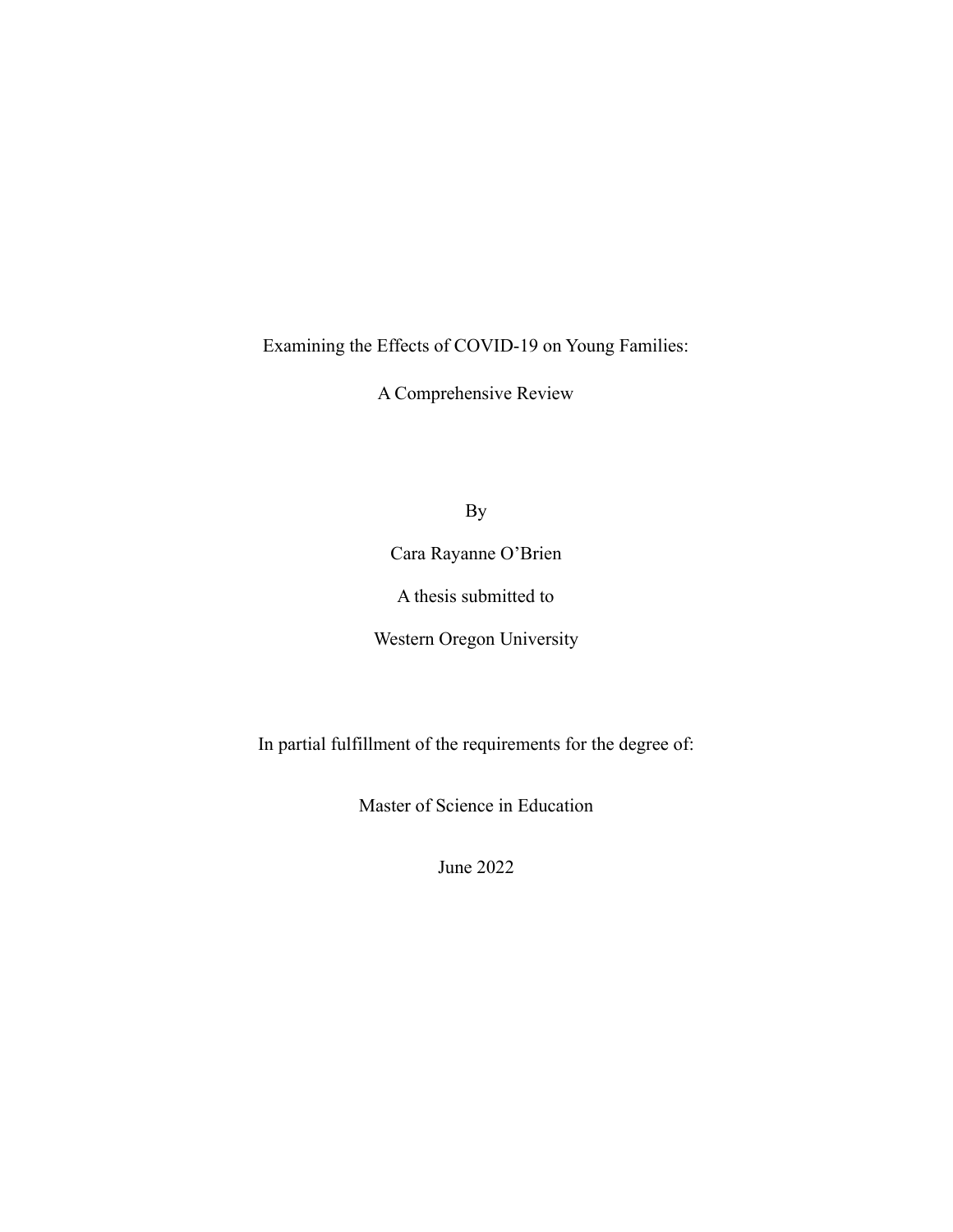

# **WE, THE UNDERSIGNED MEMBERS OF THE GRADUATE FACULTY OF WESTERN OREGON UNIVERSITY HAVE EXAMINED THE ENCLOSED**

 Thesis ✔

Professional Project

Titled:

Examining the effects of COVID-19 on young families: A comprehensive review

Graduate Student: Cara O'Brien

Candidate for the degree of : MSED: Early Childhood Education

*and hereby certify that in our opinion it is worthy of acceptance as partial fulfillment of the requirements of this master's degree.* 

\_\_\_\_\_\_\_\_\_\_\_\_\_\_\_\_\_\_\_\_\_\_\_\_\_\_\_\_\_\_\_\_\_\_\_\_\_\_\_\_\_\_\_\_\_\_\_\_\_\_\_\_\_\_\_\_\_\_\_\_\_\_\_\_\_\_\_\_\_ \_\_\_\_\_\_\_\_\_\_\_\_\_\_\_\_\_\_\_\_\_\_\_\_\_\_\_\_\_\_\_\_\_\_\_\_\_\_\_\_\_\_\_\_\_\_\_\_\_\_\_\_\_\_\_\_\_\_\_\_\_\_\_\_\_\_\_\_\_

## **Committee Chair:**

| Name: Cindy Ryan                              | Signature: |
|-----------------------------------------------|------------|
| Date: 06/03/2022                              |            |
| <b>Committee Members:</b>                     |            |
| Name: Andrea Emerson                          | Signature: |
| Date: 6/3/2022                                |            |
| Name: Marie LeJeune                           | Signature: |
| Date: 6/3/2022                                |            |
|                                               |            |
| <b>Dean of Graduate Studies and Research:</b> |            |

| Name: Dr. Hillary Fouts | Signature: |
|-------------------------|------------|
| Date:                   |            |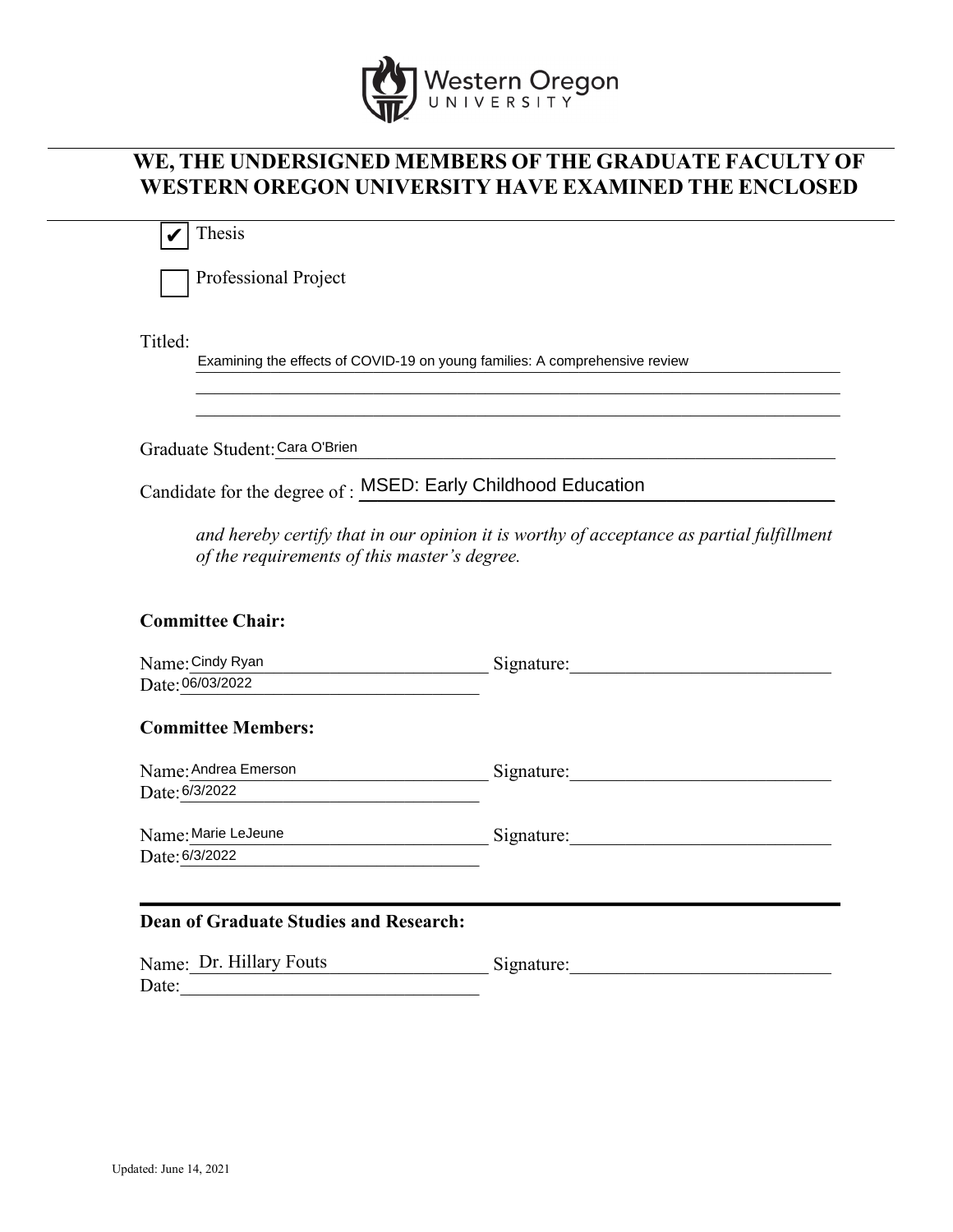## **Table of Contents**

| Page |
|------|
|      |
|      |
|      |
|      |
|      |
|      |
|      |
|      |
|      |
|      |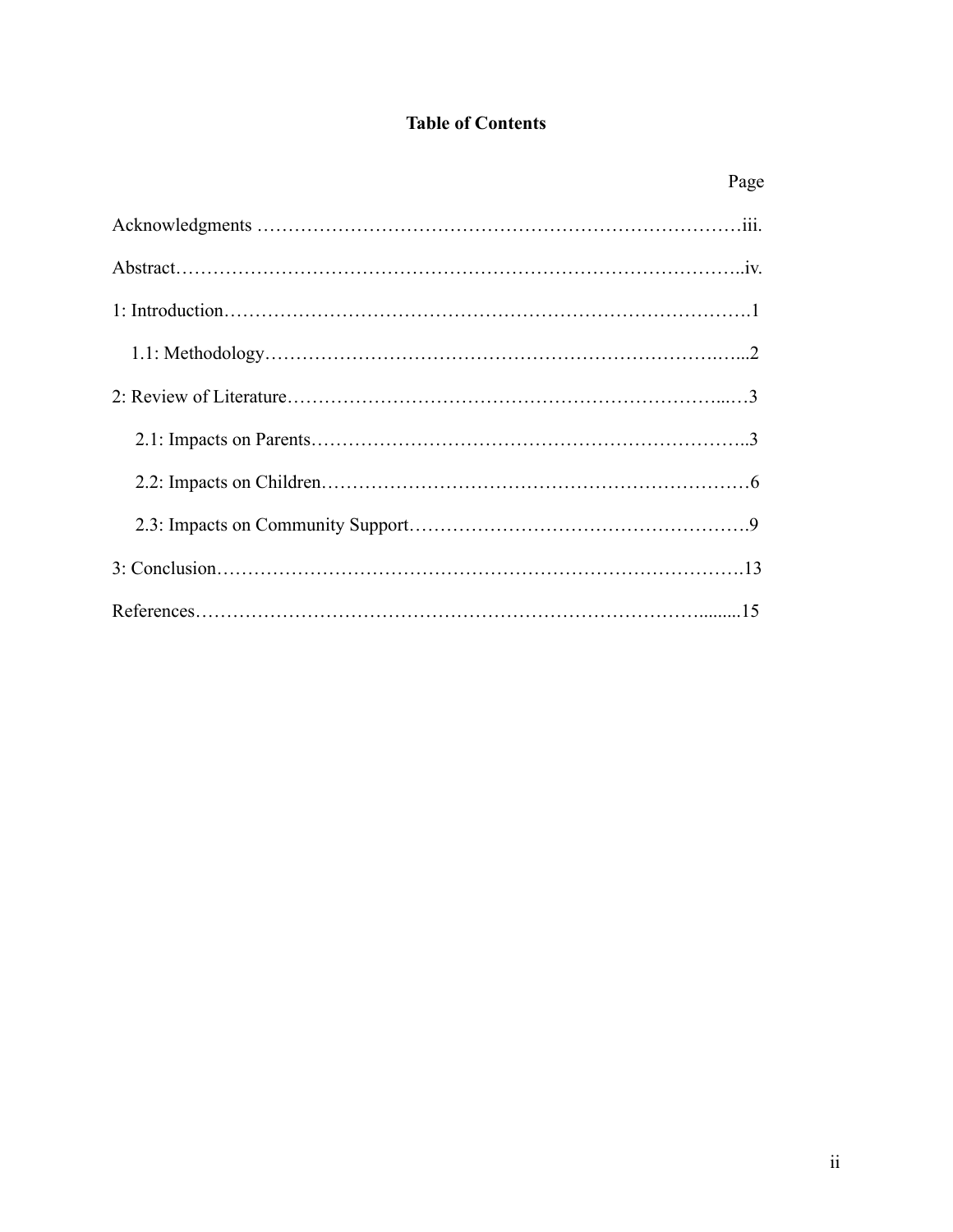#### **Acknowledgments**

I am extremely grateful to my advisor, professor, and the chair of my thesis committee, Dr. Cindy Ryan, for her priceless guidance and feedback throughout the process of writing this paper. You are an inspiration for all early childhood educators and someone I look to with the utmost respect.

Thank you also to my entire thesis committee, Dr. Andrea Emerson and Dr. Marie LeJeune, your knowledge and expertise have helped me become confident in the quality of my work. To all of my professors in the College of Education, the support you have provided during my time at Western Oregon University has been invaluable. I cannot thank you enough for equipping me with the skills necessary to finish this work.

To my family, especially my husband and mom, I would not have been able to complete this thesis without your help. Your insistence on caring for our daughter while I spent countless hours dedicated to this project has made a world of a difference. Finally, to my Hazel, being your mother motivates me every day to become a better human and educator. I love you all.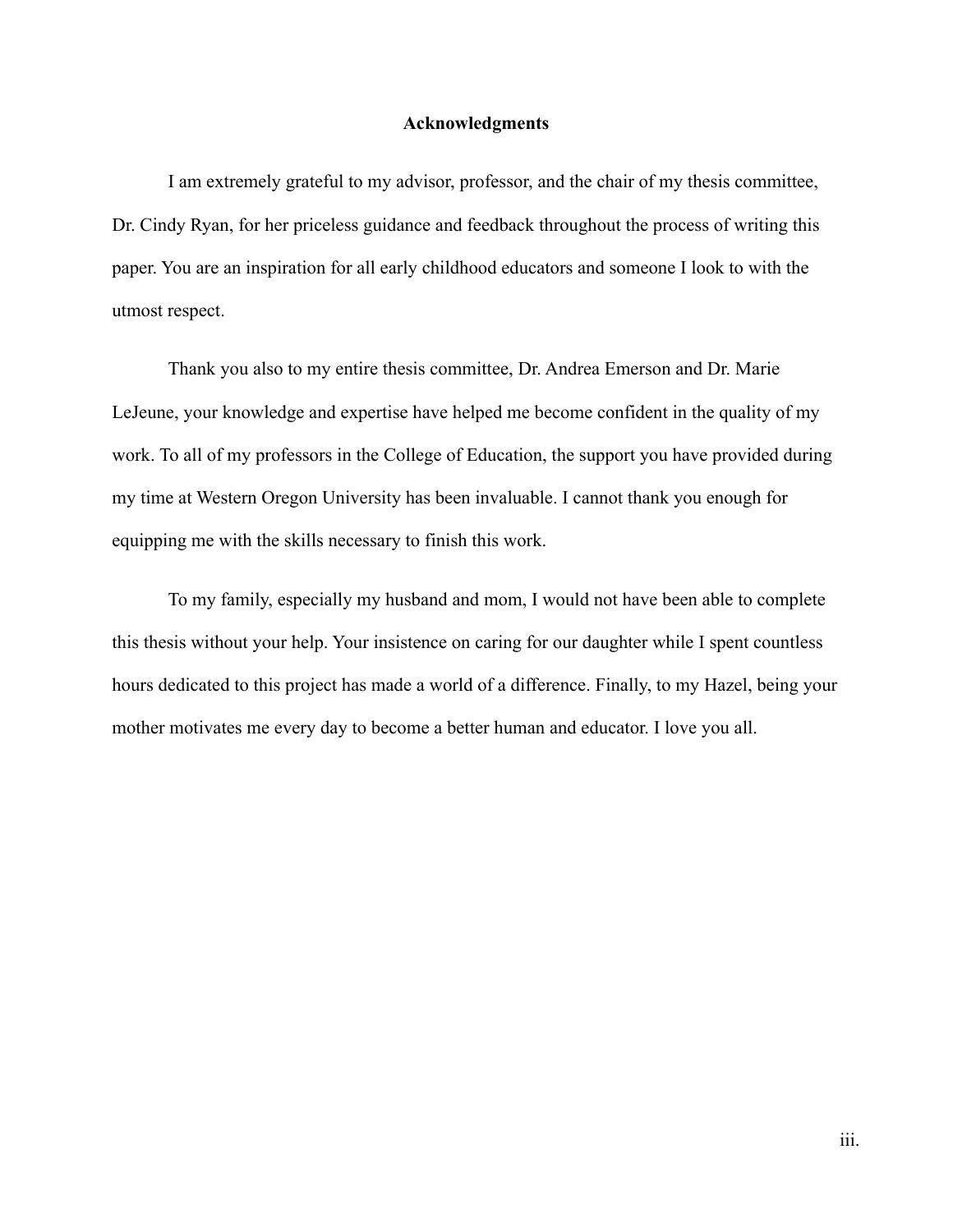## **Abstract**

The purpose of this paper is to study how global crises can play a role in affecting young families. A comprehensive literature review of peer-reviewed journals was conducted to investigate the impact of the COVID-19 pandemic on parenting teens. Existing evidence was gathered, examined, and analyzed to gain a better understanding of the circumstances young families have faced since early 2020. Results uncovered three themes, including impacts on 'parents', 'children', and 'community supports'. The overall benefits and hardships experienced by adolescent parents throughout the pandemic were then synthesized to create an in-depth review with suggestions for future research.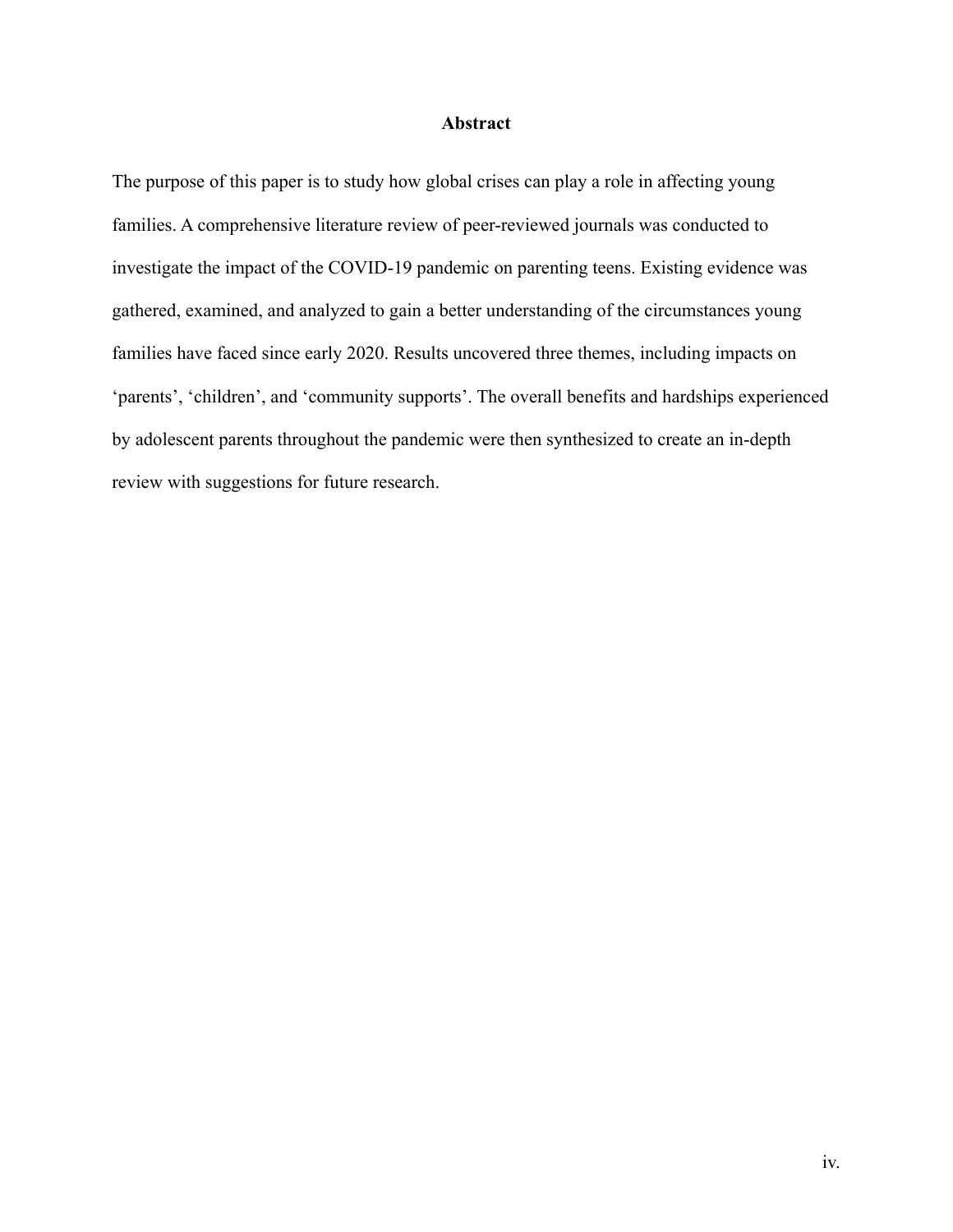#### **The Effects of Covid-19 on Resources for Young Families**

Parenting is a demanding task, regardless of age. For young parents, the responsibility of raising a child coincides with the overwhelming challenges of maturation. According to the Centers for Disease Control and Prevention, in the United States rates of teen pregnancy have steadily declined since 1991. In 2019, there were 16.7 pregnancies per 1,000 females ages 15 to 19 years old- down 4% from the previous year (CDC, 2021). Organizations, such as teen parent programs, have shown success by creating a safe and nurturing environment for families to receive education and access to vital community resources. In addition, school-based childcare settings have the ability to offer high-quality supervision and education for young children. These programs ensure nutritious meals and routine face-to-face interactions are provided for students enrolled. Following the onset of the 2019 Novel Coronavirus (COVID-19) outbreak, a majority of public schools and businesses temporarily ceased operations due to safety precautions related to the virus. For an undetermined amount of time, many adolescent parents were left scrambling to provide for their children while maintaining proper care and education for themselves.

The purpose of this comprehensive literature review is to examine how young families, specifically those engaging in school or community-based support, have adapted to the recent changes brought on by the COVID-19 pandemic. This study will explore the immense benefits and challenges that parents in high school have experienced over the last two years. It will also dig deeper into understanding the impacts of social distancing on young children and how it has affected their development. Finally, this paper will examine how families' access to community support resources, such as the Special Supplemental Nutrition Program for Women Infants and Children (WIC), have been affected by the virus. It is my hope the information gathered through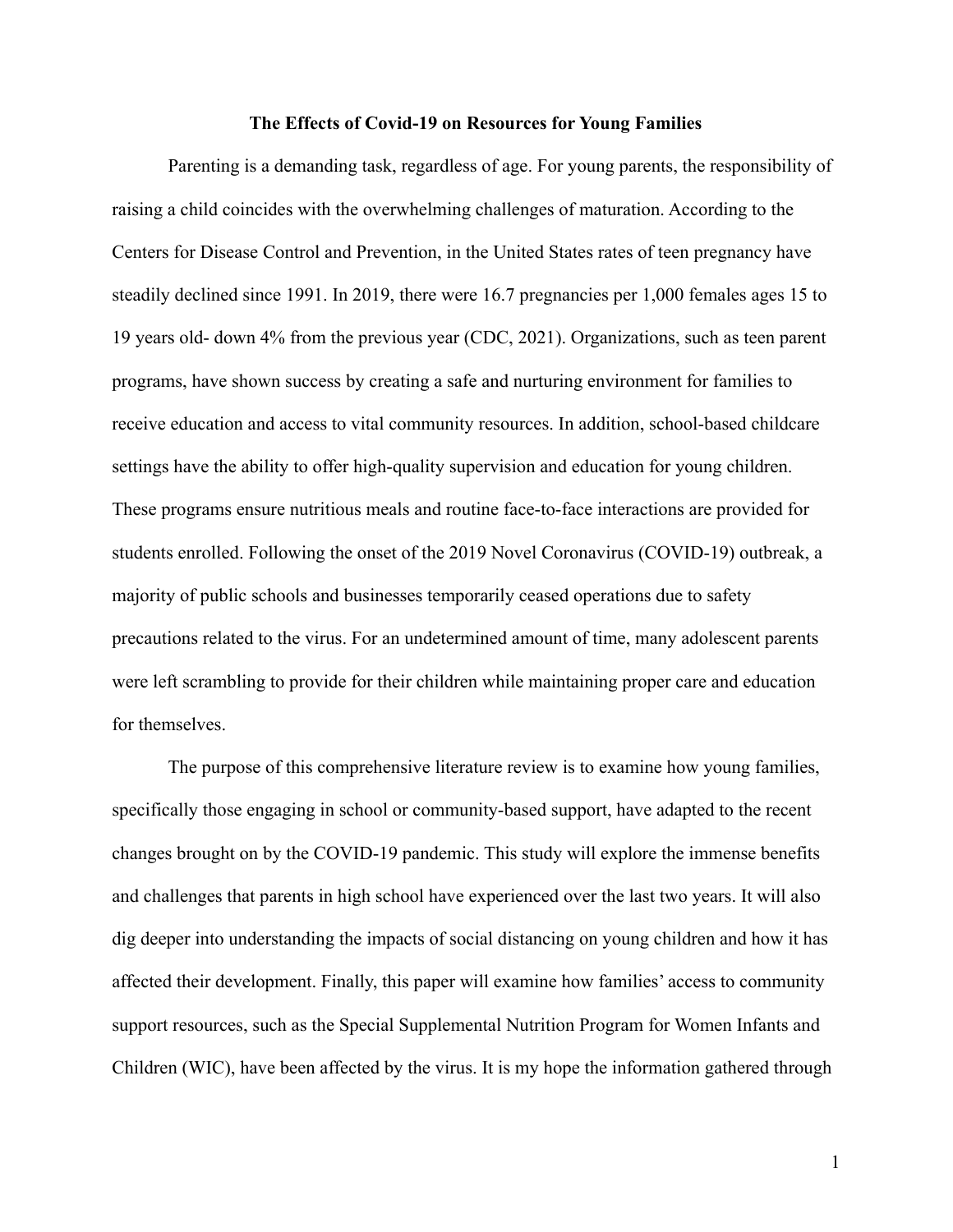this research will be useful in helping young families be connected to resources that provide quality services for them and their children during unprecedented times.

#### **Methodology**

A literature review was conducted to examine the effects of COVID-19 on resources for young families. Articles were accumulated through the completion of a database search. The databases utilized in this process were: Academic Search Premier (EBSCO), JSTOR, Sage Premier, Taylor & Francis, Wiley, WOU Library OnDemand, WOU Interlibrary Loan, and Google Scholar. Initial search terms included, '*Teen pregnancy and COVID-19', 'Adolescent parents and COVID-19', 'Young families and COVID-19', 'Social services and COVID-19', and 'School closures and COVID-19'.* A secondary search was performed using the previous terms, substituting the word '*COVID-19',* for '*Pandemic'.* Overall, 38 separate scholarly articles were gathered. The selection process required abstracts to meet the following criteria; peer-reviewed journals, relevant to the context of parenting during uncertain times, and published since 2020.

Afterward, the collected pieces of literature were reviewed by the author to establish the value of contribution. In the end, 34 articles were selected to be included in this write-up on the basis that they met acknowledged criteria and added significance to the paper. Once the selection was complete, chosen articles were re-read and categorized based on their contents. Three main groups were created, which would ultimately lead to the three established themes; impacts on parents, impacts on children, and impacts on the community support system.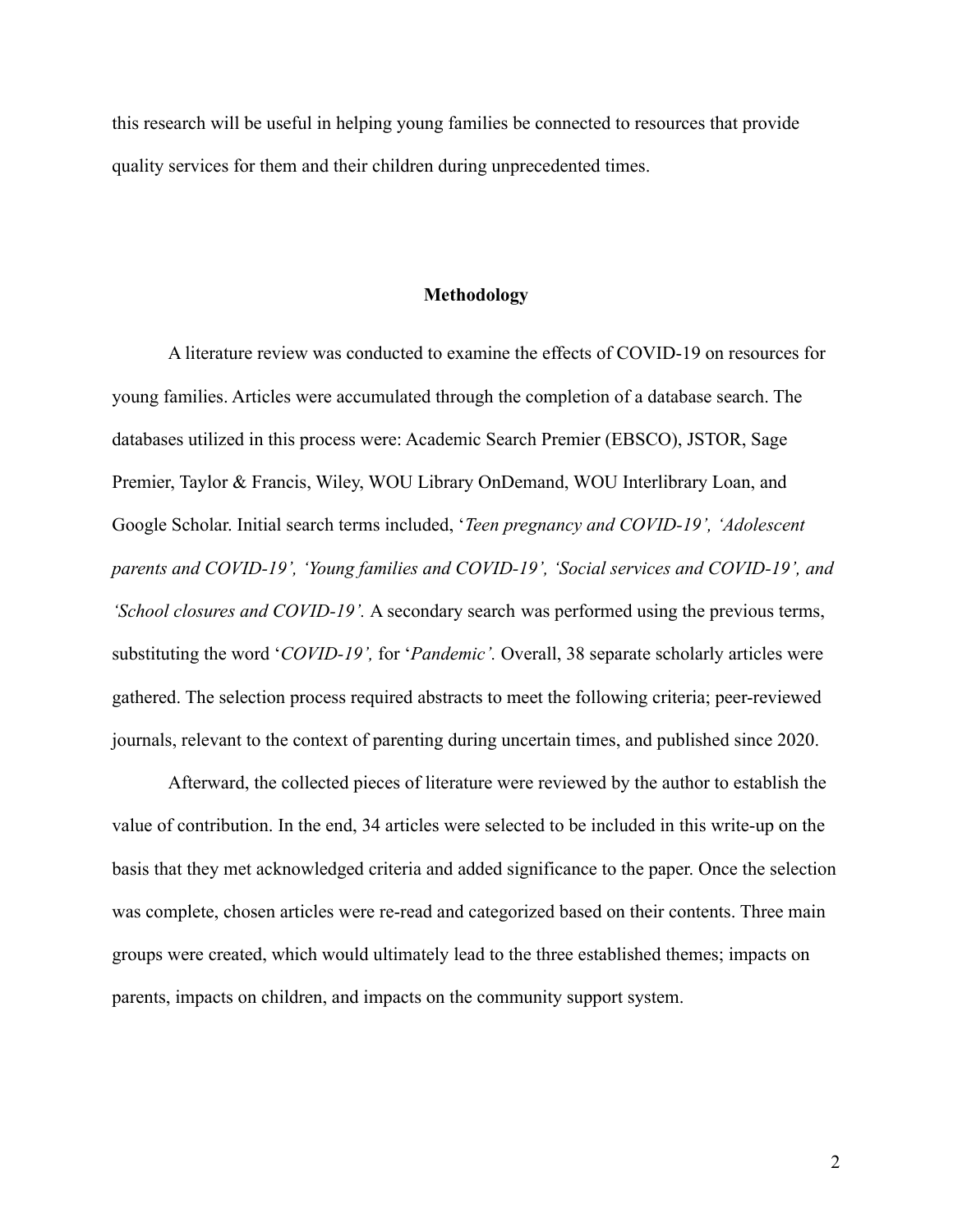#### **Review of Literature**

#### **Impacts on Parents**

The COVID-19 pandemic has brought on many challenges for people raising children. Teen parents experience a higher rate of stress, economic instability, and lack of access to quality medical care compared to adult parents (Sadeghi et al., 2021). Additionally, young mothers have taken on a disproportionate amount of social and economic consequences as a result of school and workplace closures (Burki, 2020; Kotlar, 2021; Mangla, 2022). These increased burdens can be connected to negative health outcomes for both the parent and child. Initial research is underway to understand how these adverse conditions have affected young families. A study by Smiley et al. (2021), conducted outreach with 325 young families enrolled in community-based support to gauge the condition of parental mental health. The research states, "On a scale of 0 to 10, participants' mean retrospective rating of their stress level prior to COVID-19 was 3.9, rising to 7.3 during COVID-19," (Smiley et al. 2021, p. 561). This shows that stress levels rapidly increased.

There are several causes attributed to the increase in stress levels for teen parents. The fear associated with contracting, or a family member contracting, COVID-19 was a main concern for many young parents. One mother, who was interviewed for a study on how COVID-19 affected adolescent parents, reported how increased stress early on in the pandemic was related to fear of leaving the house to buy baby supplies, like diapers and formula (Astle et al., 2021). Not only was fear connected to the virus itself, but to supply chain shortages which have left grocery store shelves bare and parents scrambling to find crucial items. Furthermore, long-term social distancing- a crucial component of stopping the spread of COVID-19, has impacted both parents and their children. Mangla (2021), examined how isolation has had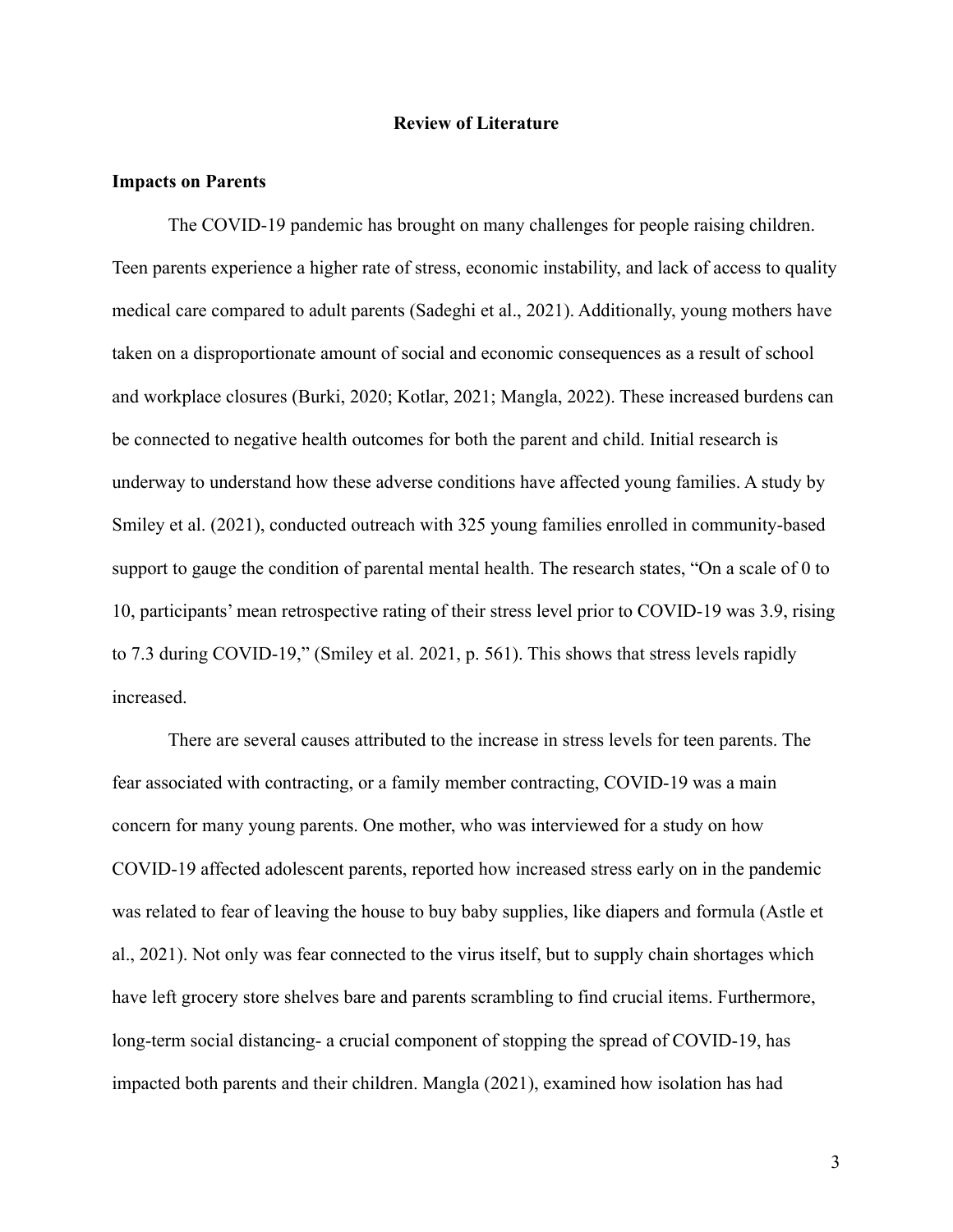adverse effects on the mental and physical health of young girls in India. It was concluded that extended periods spent indoors coupled with physical inactivity and social isolation have negatively influenced overall well-being (Mangla, 2021).

Another hardship noted by parents throughout the pandemic was the loss of employment. Over 90% of young working parents surveyed by Smiley et al. (2021), mentioned their job had been affected by COVID-19. Without a reliable source of income, nearly a quarter of respondents worried about losing their family's housing (Smiley et al., 2021). As mentioned previously, women have experienced a higher rate of adversity compared to their male counterparts. An article by Burki (2020), reports that mothers were 1.5 times more likely than fathers to have lost or quit their jobs after the onset of the pandemic. This claim is also supported by research conducted during similar deadly virus outbreaks. The author states, "During the 2013-16 Ebola outbreak, they [women] endured higher levels of unemployment than men and subsequently took considerably longer for them to re-enter the workforce" (Burki, 2020, p. 904). Young moms are at a disproportionately high risk to fall behind financially during the COVID-19 pandemic.

However, teen mothers are not the only ones who have been impacted over the last two years. Fathers, especially young Hispanic dads, have also seen an increase in responsibility attributed to parenting during the pandemic. One theme, discussed in Recto & Lesser (2020), points out how young fathers are more likely to work in frontline jobs (i.e., food services, grocery stores, cleaning  $\&$  sanitation) to provide for their families- which put them at an even greater risk of contracting the virus. Like mothers, teen dads also experienced a greater sense of stress related to COVID-19. Fathers who were not in a relationship with the mother of their child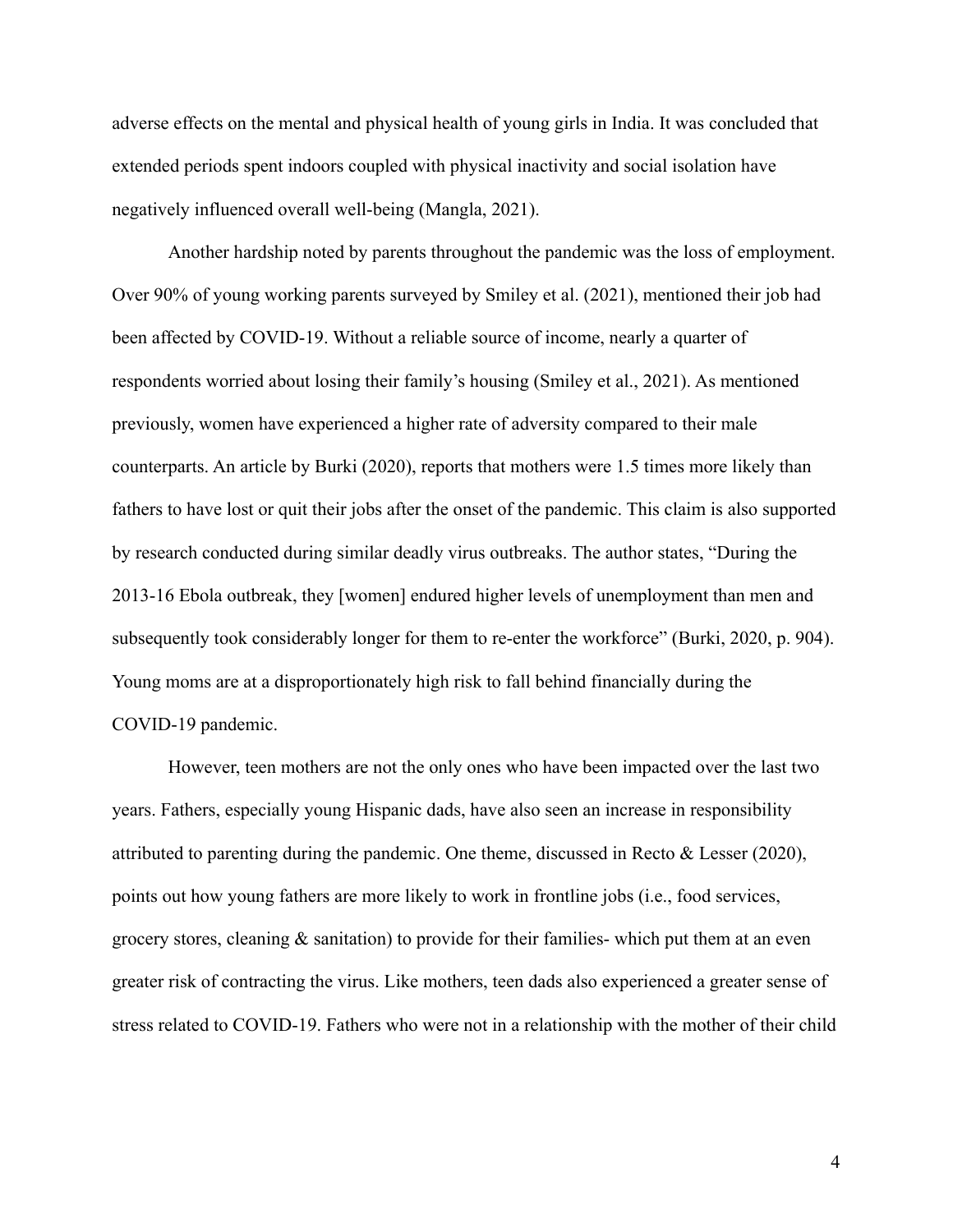also faced difficulties regularly seeing their child in person due to stay-at-home mandates and physical distancing orders (Recto & Lesser, 2020).

In early 2020, when schools began closing their doors in precaution against COVID-19 most child care centers followed suit for a period of time. With the exception of a few staying open to provide for the children of essential workers, teenage parents were left responsible to care for their children while simultaneously making the switch to distance learning themselves. An article from the journal of *Fiscal Studies,* wrote, "Parents are coping with huge additional demands on their time to care for and educate their children from home, and poorer families have been receiving less support from schools in doing so" (Blundell et al., 2020, p. 293). The added commitment of caring for a child while completing graduation requirements from home can be almost too much for even the strongest individuals to handle.

At an already increased risk of teen pregnancy, suicide, and dropping out of high school, First Nations children and young people are a population who have experienced many consequences accompanying the pandemic (Raman et al. 2020). The *Indigenous Adolescent Girls' Empowerment Network,* released a statement on supporting Native American girls during the COVID-19 pandemic. Pollen et al., (2021) found the following:

Many AI/AN [American Indian/Alaska Native] girls live in unstable situations and have limited access to broadband and cell phone service, which threatens school progress as well as reducing tele-options for counseling, health services, mentor contact, peer bonding, and social support, (p. 3).

Connecting young families to resources, including technology, during the pandemic was vital in ensuring they have the tools to succeed.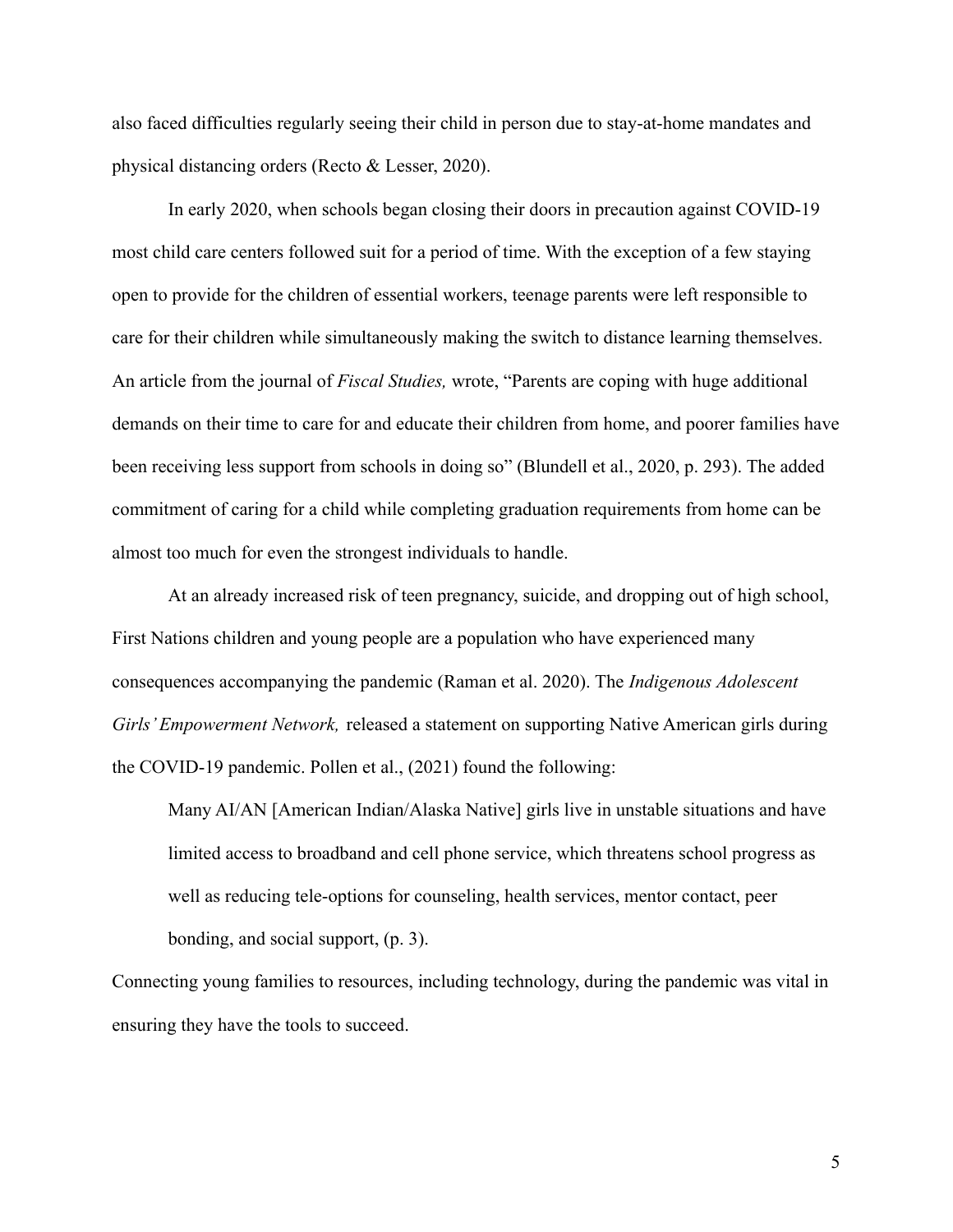While evidence suggests that many teen parents encountered a rise in negative symptoms correlated with COVID-19, that was not the case for all families. One study, published in the *Journal of Adolescent Research,* examined the effect of the COVID-19 pandemic on the lives of adolescent parents. Through mixed method analysis, researchers interviewed 406 Latinx pregnant and parenting teens and their families. Strengthened relationships between families was the number one theme associated with the positive effects of the pandemic. Several teen parents mentioned how school closures increased the amount of time they were able to spend with loved ones who were in the same household as them. Furthermore, parents expressed the relationship with their children was also intensified (Astle et al., 2021). These findings are powerful in reminding us that not every family was negatively affected by the repercussions linked with the COVID-19 pandemic.

#### **Impacts on Children**

An article titled, "Advocating for Children During the COVID-19 School Closures," from *Pediatrics Perspectives,* investigated the impact of school-wide closures which have affected critical health and education services for nearly 60-million children in the United States (Masonbrink & Hurley, 2020). Prior to the start of the COVID-19 pandemic, around 60% of children were enrolled in some variation of childcare service. Types of childcare included preschool, childcare center, home daycare, extended family member care, and babysitter/nanny (Calarco et al., 2020). The U.S. Department of Agriculture (USDA) National School Breakfast Program, School Lunch Program, and Child and Adult Care Food Programs serve nearly 35-million children each day. Researchers found children who rely on school and government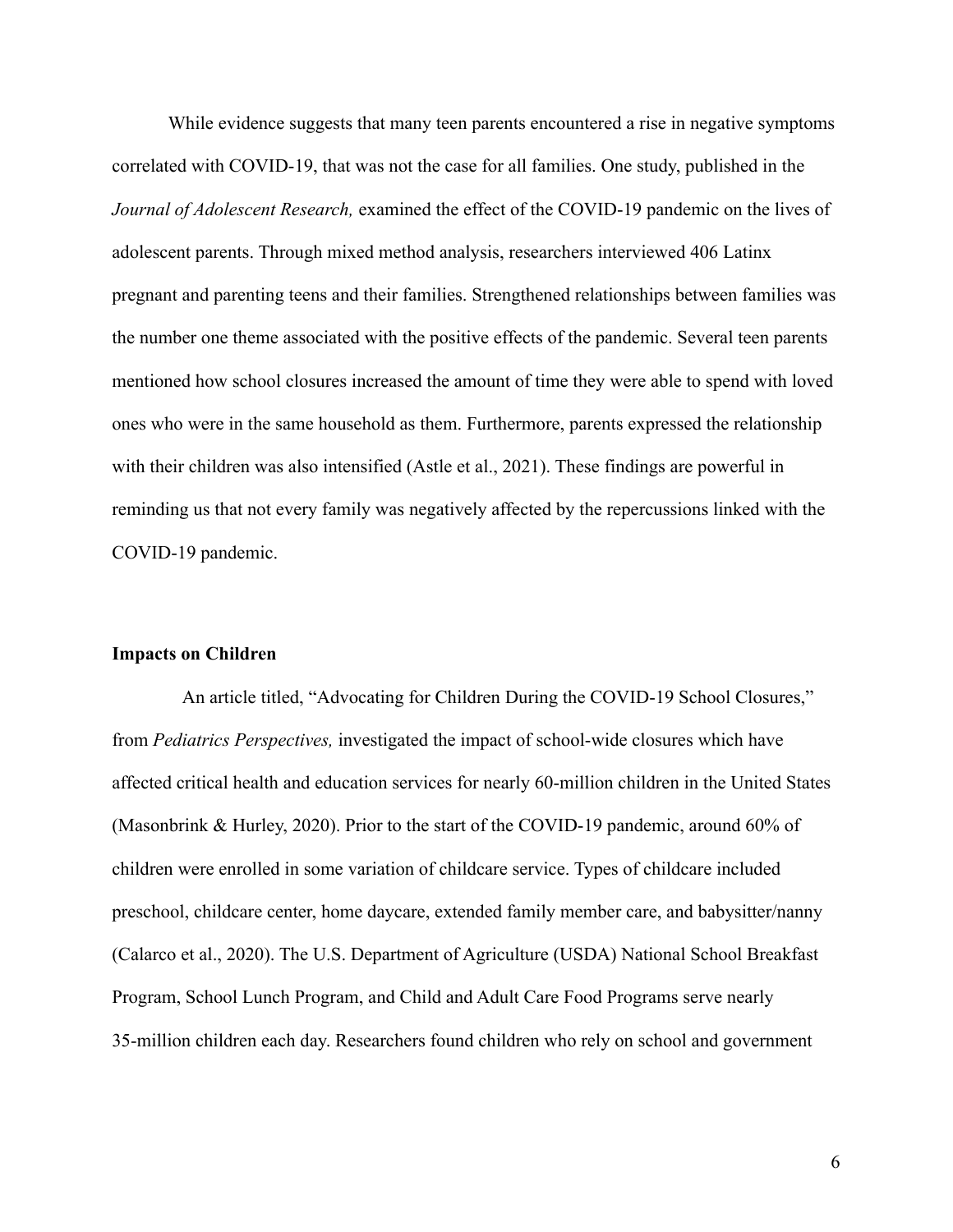nutrition programs were one of the most vulnerable populations during the pandemic (Dunn et al., 2020).

Initial legislation has provided flexibility in the way schools distribute meals to students who are in need. An innovative response has been made by the USDA through the implementation of waivers intended to replace the cost burden school meals relieve (Kinsey et al., 2020). Additionally, some school districts have created bus route drop-offs or socially distanced pickups for families who are able to be present during allotted meal distribution times. However, this still leaves a portion of students who do not have access to regular hot meals outside of their school programs. Recommendations for the future include continuing to adapt and implement food assistance programs for families with young children or who are pregnant or nursing (Pérez-Escamilla et al., 2020).

Preschools and childcare centers that resumed operations or stayed open during the early months of the pandemic had to create and implement new protocols to protect the health and safety of their students. Due to inconsistencies in leadership and mandates, many states varied in the level of precautions they put in place. An article by Blum & Dobrotić (2020), which outlined potential reopening policies, noted the following:

- (1) public-health focused, where only older pupils are allowed back to class, who can keep 'social'-distancing rules while ECEC services remain closed;
- (2) education-focused, where transition years are allowed back to class (e.g. older students taking school-leaving exams, younger children in last pre-school/primary school year);
- (3) social -inequality focused, where 'disadvantaged' children gain earlier access (e.g. from families social-assistance receivers, or asylum seekers);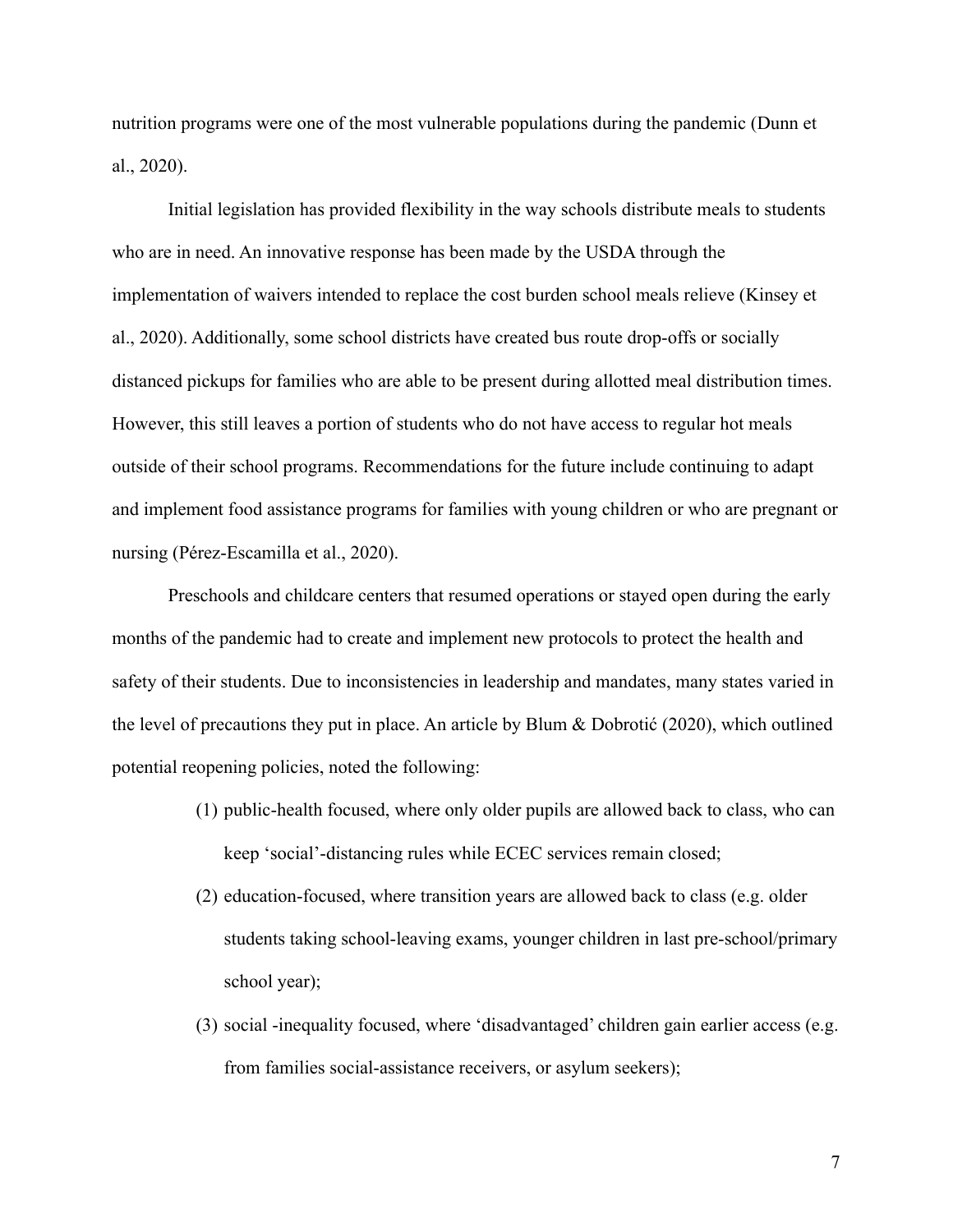(4) work-family focused, where ECE and (lower classes of) primary schools re-opened first (i.e. before secondary schools), or certain parent-based criteria are developed allowing earlier access (e.g. employed single parents, dual-earners). (p. S554).

Each of these options favors a specific focus group, often leaving the children of adolescent parents out of consideration.

A study by the *International Journal of Early Childhood* examined how three different countries, including the United States, responded to the COVID-19 pandemic. For one preschool in California, this included: strict disinfection protocol, social distancing, and limited class sizes of 10 children per classroom (Samuelsson et al., 2020). By reducing school and daycare class sizes, some programs had to switch to only offering half-day formats in order to have time to sanitize and accommodate multiple sessions of students. This has put pressure on parents who work to be able to pick/drop off their children during routine work hours, along with teachers who are overworked and understaffed. Other preschools and early learning centers decided to take the remote learning approach, sending drop-off activity bags and filming interactive videos for families to interact with at home.

Young children have faced complications transitioning to virtual learning. A lack of self-regulation was one reason cited in research by Dong et al. (2020) about the difficulties preschool-aged children have faced during COVID-19. Nearly half of parents in one study reported their child(ren)'s academics and learning were a factor in their stress (Brown et al., 2020). Additionally, 24% of parents interviewed in a second study claimed increased behavior problems in their children (Smiley et al., 2021). Necessary distancing requirements have also made a severe impact on families' ability to socialize with other children outside of the home.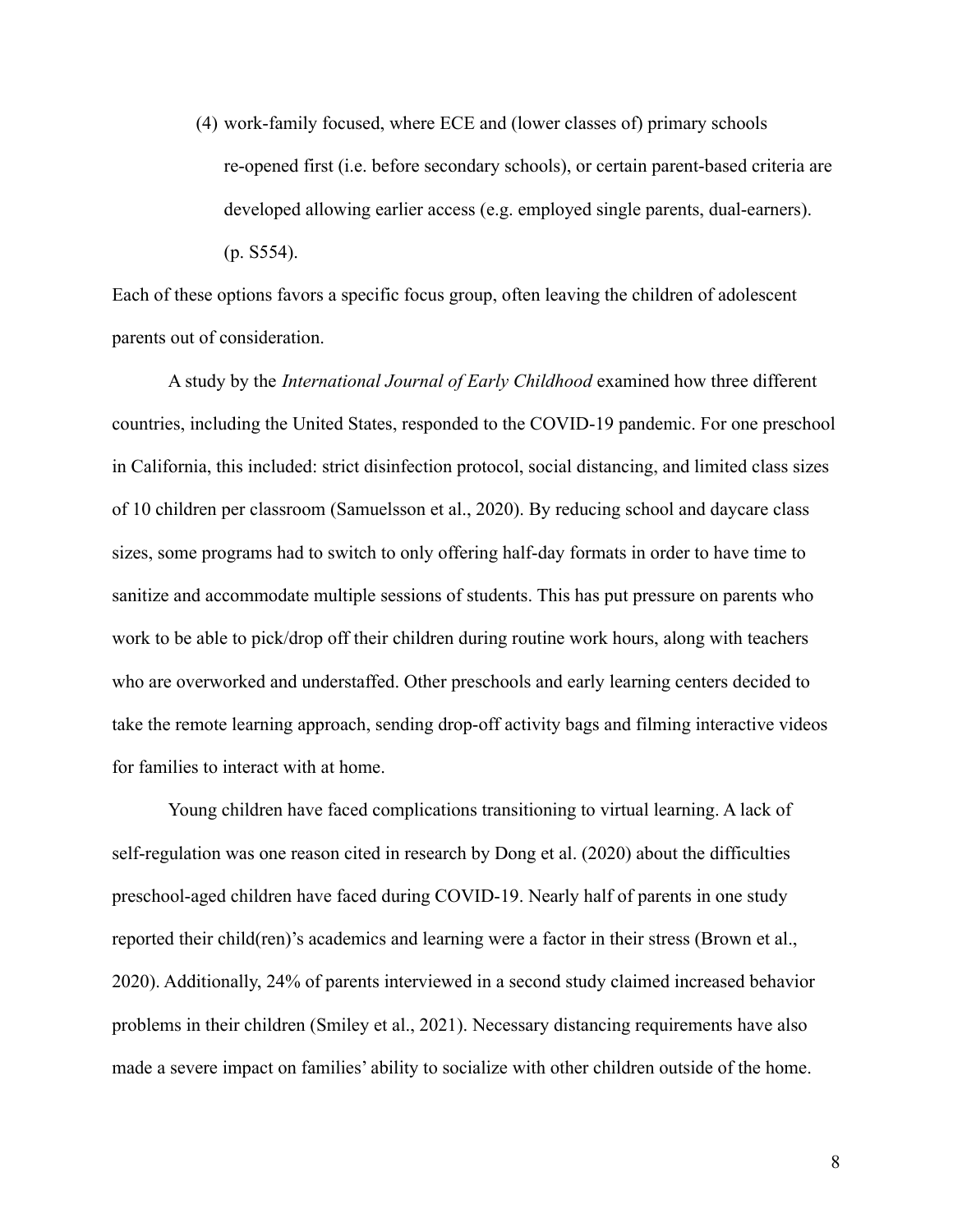With stressed parents spending more time isolated with their kids, the possibility of child maltreatment increases (Douglas et al., 2020; Nayak et al., 2021). However, an investigation by Brown et al. (2020), discovered that cumulative stressors from COVID-19 did not play a significant role in increasing the risk of child abuse potential.

The ability to access health and preventative care for young children and adolescents has also declined as a result of shutdowns from the pandemic. Vaccinations, including those against flu and rubella, have decreased significantly across the world (Shumba et al., 2020; Barron et al., 2022). On top of that, thousands of children with disabilities have had their interventions suspended (Raman et al., 2020; Mangla, 2021). According to research conducted by interviewing a group of families, without necessary intervention outreach services, parents who have children with disabilities worry that their child is at a disproportionate risk for negative long-term health impacts. Parents also shared their concerns that young children, who were not yet school-aged, were frequently ignored when requesting intervention services over the last two years (Nayak et al., 2021).

#### **Impacts on Community Support**

Comprehensive community support has also been found to be a protective factor for young families experiencing hardships connected to COVID-19 (Astle et al., 2021). A community can be described as the collective group of people you rely on when times are tough. Throughout the COVID-19 pandemic, we have seen how different aspects of the community have come together to assist those in need. Some purposeful examples of communities include; extended-family, social support & health services, and emergency funding for local, statewide, and national programs directed to provide relief from the pandemic. Currently, the literature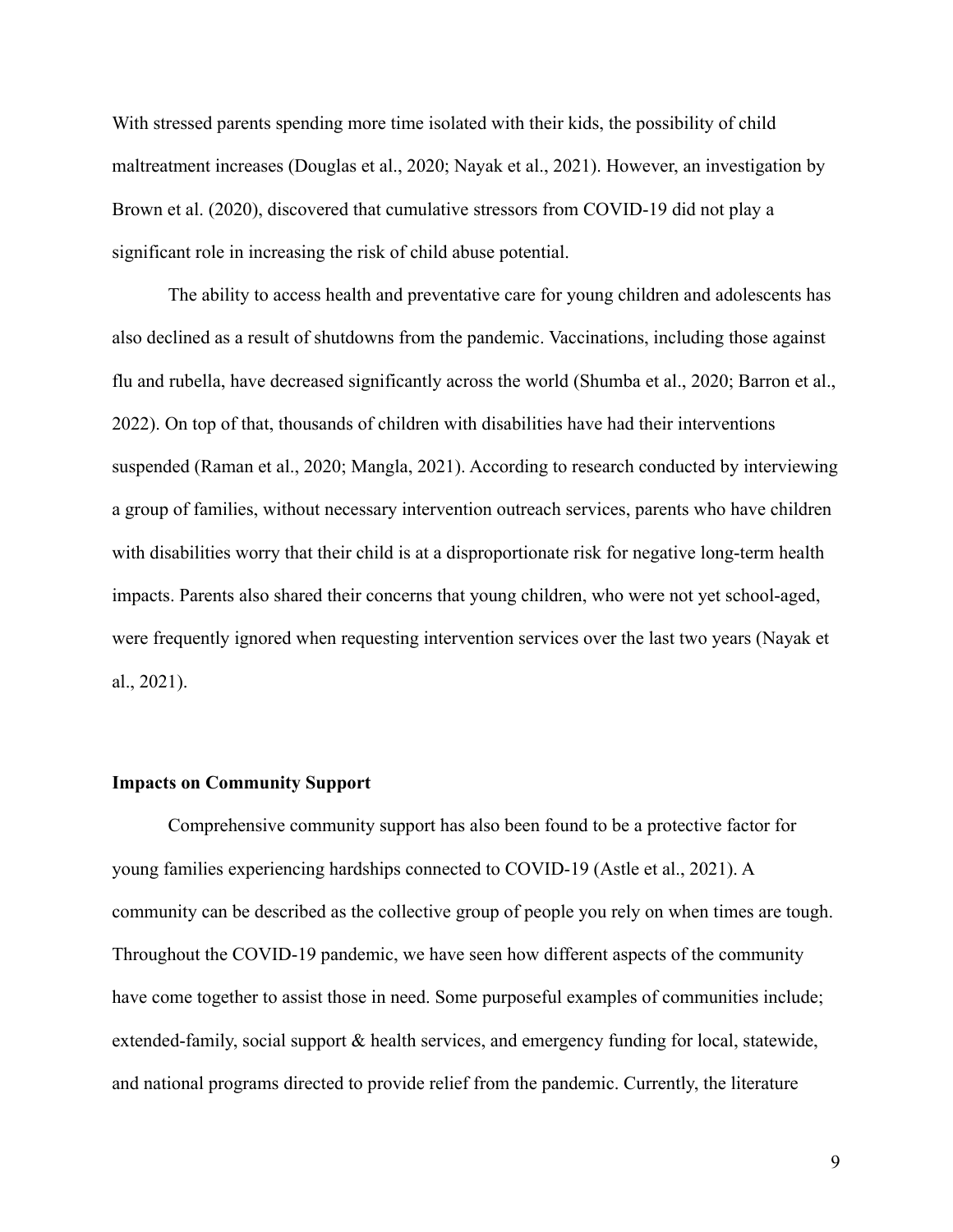demonstrates that high-risk populations, such as young families, face greater inequity long-term when their access to a community support system is denied.

Access to community mental health care and reproductive services is one area that has experienced a decline due to the chaos that accompanied an unexpected global health catastrophe. According to Shumba et al., (2020), during the pandemic, maternal prenatal visits were often delayed or skipped altogether out of fear of contracting the virus at a doctor's appointment. Consequently, leading to more negative health outcomes and increased infant and maternal mortality rates. Data from Smiley et al. (2021), showed that 22.7% of their sample of adolescent parents had changed their method of birth control during the COVID-19 pandemic. And 18.2% of those same parents reported having their access to birth control changed due to the COVID-19 pandemic. It is important to note, that a study by Ehmer et al., (2021) saw an uptake in the number of mental health visits young mothers attended over a 6-month period, once platforms were transitioned to virtual technology.

One study, which examined the effects of COVID-19 on adolescent pregnancy in the Appalachians, suggested the rate of teenage pregnancy did not significantly increase in the region following statewide shutdowns (Paudel et al., 2022). Yet, a study of rural sub-Saharan African areas showed that lack of access to sexual and reproductive healthcare during emergencies leads to an increased rate of adolescent pregnancies (Zulaika et al., 2022). Over the last few years, impacted countries have responded to these claims by significantly increasing sexual health education outreach in a youth-friendly manner (Thorne et al., 2020). Unfortunately, progress from this project has been capped due to the global closures and regression is imminentunless there is an effective transition to combined virtual and in-person health services.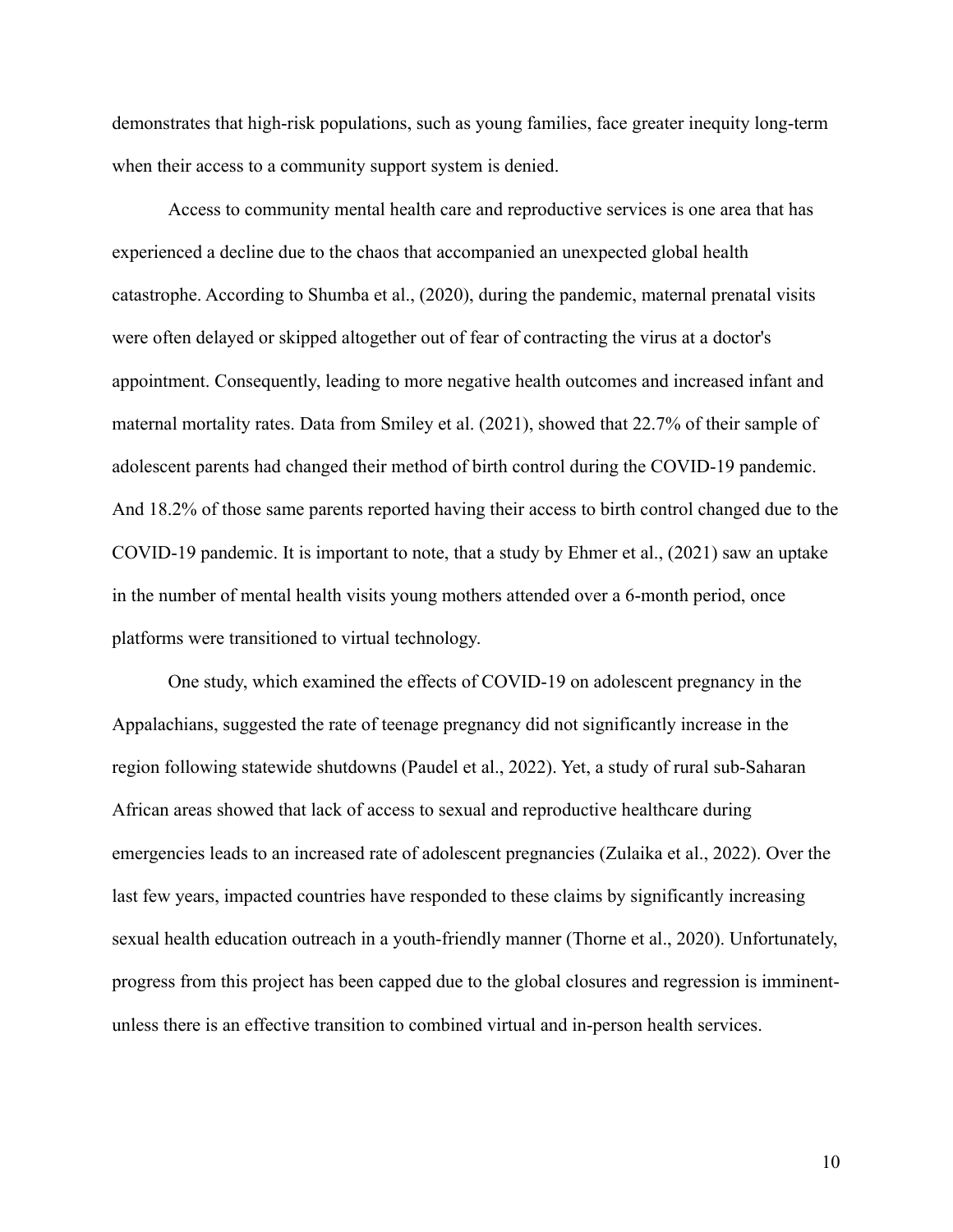Social services have played a crucial role in protecting the needs of vulnerable populations throughout COVID-19 (Redondo-Sama et al., 2020). Nayak et al. (2021), identified a theme of 'community mobilization' when questioning parents about what they considered to be resilience factors during a crisis. They said, "Diverse agencies in both communities came together to provide support and coordination for families with young children" (Nayak et al., 2021, p. 8). When families were in need of essentials, like food and access to safe housing, government and non-profit organizations worked in tandem to create a network of assistance. One of the first responses from agencies that provide in-person support to families was to decipher how to transition care to a platform that was considered the safest option for participants and providers.

The Special Supplemental Nutrition Program for Women Infants and Children (WIC) was one organization that quickly implemented alternatives to in-person services delivery following the onset of the pandemic. WIC provides critical nutrition support for low-income pregnant women, mothers, and infants/children until the age of 5 years old. The evidence prior to the pandemic showed that structural barriers, including lack of transportation or ability to take time off of work, were the leading causes behind why WIC-eligible women chose not to participate in the program (Vasan et al., 2021; Ventura, 2021). Socially distant services were provided through a variety of methods, including via telephone calls, text messages, online education, email, and video appointments. In addition, extended benefits waivers allowed some states to reduce the need for frequent contact by offering four months' worth of benefits at a time (Whaley & Anderson, 2021).

Research by Ventura (2021), surveyed 185 mothers to describe WIC participants' experiences with remote service delivery. High levels of satisfaction were reported with phone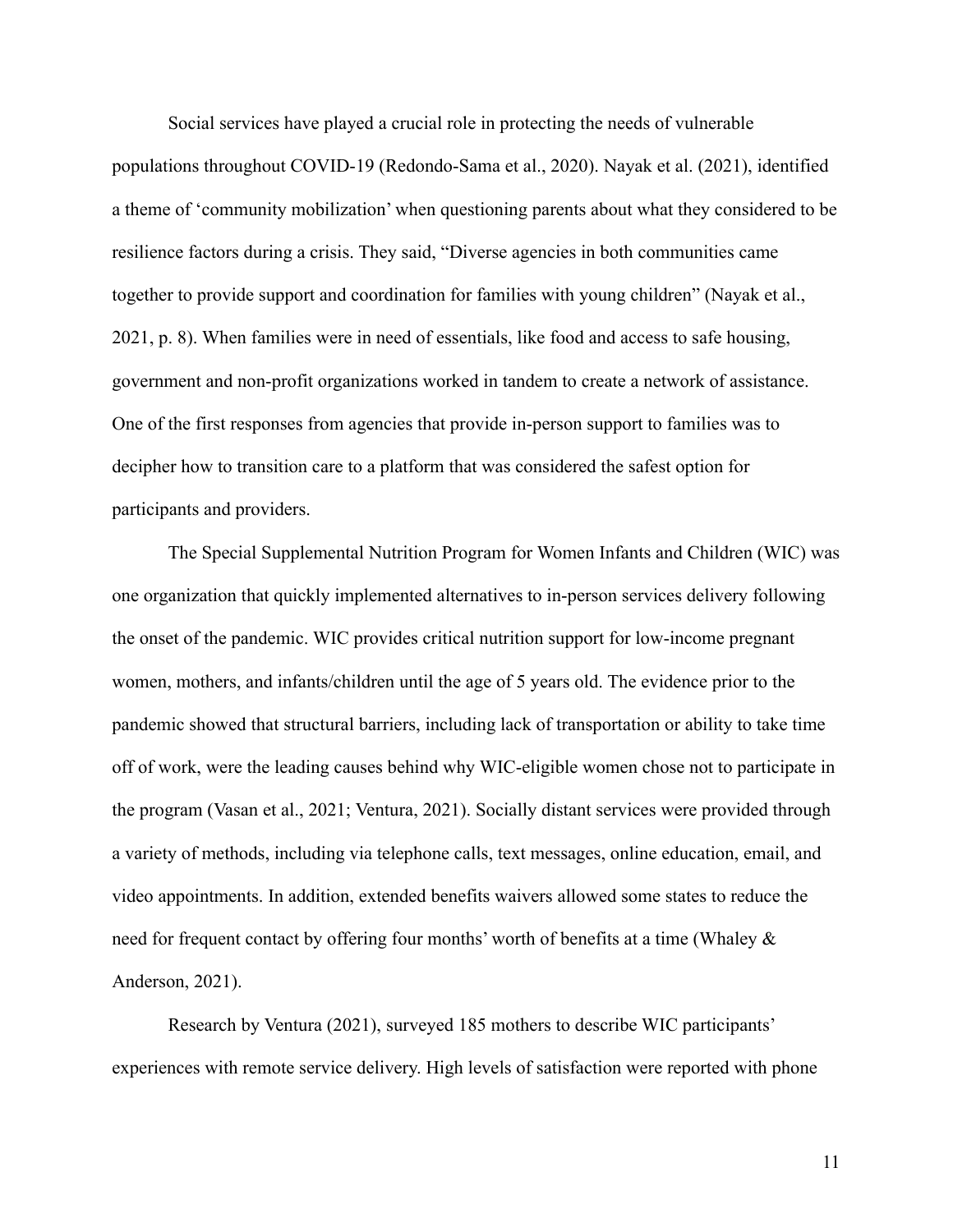appointments (96%), interactive texting (96%), online education (94%), email (93%), and video appointments (80%). Responses to feelings about the continuation of virtual services were varied. They found that 25% of mothers preferred remote services instead of face-to-face meetings. However, this left three-quarters of respondents who wished for in-person appointments to resume in some capacity. This study suggests that WIC participants were overall satisfied with the social distancing changes made to service delivery of the program, but only for the necessary amount of time.

Home visiting is a crucial component of comprehensive care for young families which has also been impacted by the pandemic. Partnerships between families and home visitors have demonstrated positive outcomes in several areas related to maternal and child health. Overall, studies have shown that virtual home visiting can be successful in connecting families to vital support (Fogler et al., 2020; Marshall et al., 2020; Ehmer et al., 2021). In response to COVID-19, the Maternal, Infant, and Early Childhood Home Visiting (MIECHV) Initiative made the switch to virtual platforms. Accessing the \$15 million dollars of grant money allocated to support telehealth providers through the CARES Act, MIECHV rapidly adapted services to fit the needs of enrolled families. Marshall et al. (2020) researched how MIECHV transitioned to teleservices. The most common challenge they found were barriers (e.g., lack of video, sufficient internet service, or knowledge of technology) which limited families' access to socially distanced interactions with home visitors.

Finally, one of the most important aspects of the community mentioned throughout various points of literature was a connection to family. Multigenerational households are a cultural norm for a number of young parents, especially those from Latinx and Asian American families (Astle et al., 2021). For this reason, teen parents who reside within a multi-family home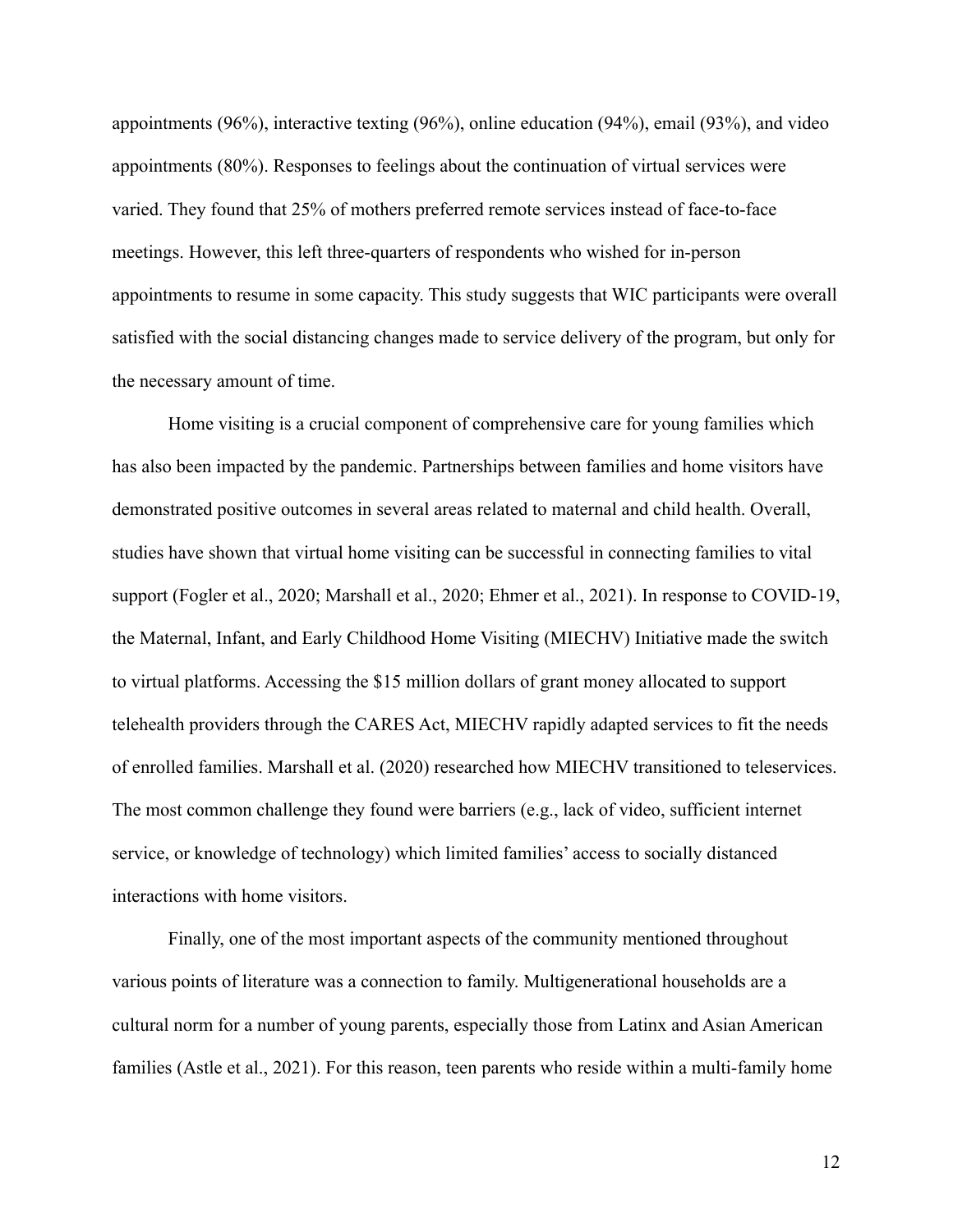are more likely to look to them for morale. As stated in a study by Astle et al. (2021), "Consistent with research on adults, adolescent parents have reported that their main sources of social support are their co-parenting partners, typically their own mothers and their child's biological parent" (Astle et al., 2021, p. 3). Moreover, young parents reached out to family members more often as a way to stay connected during times of isolation (Recto & Lesser, 2020; Astle et al., 2021).

For young dads, family support was beneficial both physically and emotionally. Recto  $\&$ Lesser (2020), state, "Young fathers often need guidance and instruction from their support network to help them transition to their parenting role" (Recto & Lesser, 2020, p. 371). It is important to note that teen dads face unique challenges, including feeling alienated or left out of healthcare settings. Restrictions and limitations to healthcare facility visitor policies have increased this burden for young dads. Seeking peer relationships with other fathers who are in a similar position is one way adolescent parents have relied on their support community throughout the entirety of the pandemic.

## **Conclusion**

The purpose of this comprehensive review was to examine the literature pertaining to how COVID-19 has impacted the lives of adolescent parents and their families. Peer-reviewed articles, published since the start of the pandemic, were analyzed and synthesized to create a detailed picture of what young families have experienced during this time. Throughout the process, three specific themes were uncovered: 1) Impacts on parents 2) Impacts on children and 3) Impacts on community supports. The collected literature supported the notion that caretakers,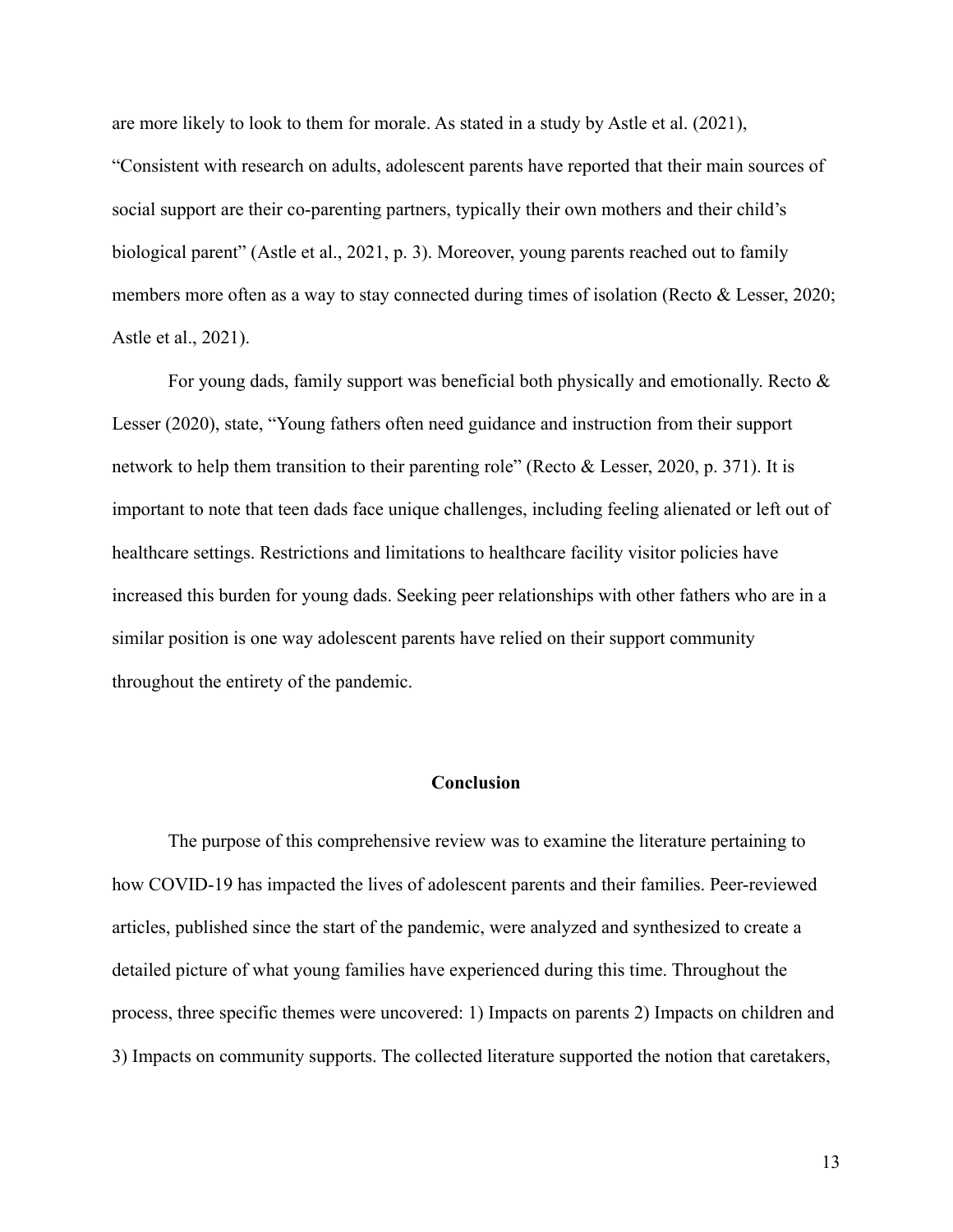especially young parents, experienced an increase in tribulation directly linked to the COVID-19 pandemic.

These stressful events lead to higher rates of mental and physical health concerns for teen mothers and fathers. Both young children and adolescent parents faced hardships associated with making the switch to distanced learning. Finally, the pandemic took a toll on the community and its embedded support systems. Local, statewide, and national organizations had to act quickly in order to supply necessary aid to families in dire situations. Agencies, which relied on in-person communication, also had to re-imagine their systems to provide high-level care in a socially distanced format. While the majority of testaments from young parents focused on the negative impacts of the pandemic, several researchers alluded to resilience factors (like spending more time with family) as positive outcomes.

There have been several scholarly articles written on the topic of COVID-19 since the start of the pandemic. However, only six of the 34 articles reviewed for this paper were specifically analyzed from the perspective of adolescent parents. Additionally, only one article prioritized the viewpoint of the young father. Limitations to the aforementioned studies also include restrictive data collection procedures (due to social distancing protocol) and the relatively short period of time that has passed from the start of the COVID-19 outbreak until now. Because of this reason, the implementation of further research is recommended to fully understand the plethora of unique experiences teen parents from diverse backgrounds have. Overall, the COVID-19 pandemic has transformed the global dynamic of normalcy. For adolescent parents and their families, the significance of these changes will leave a lasting impression.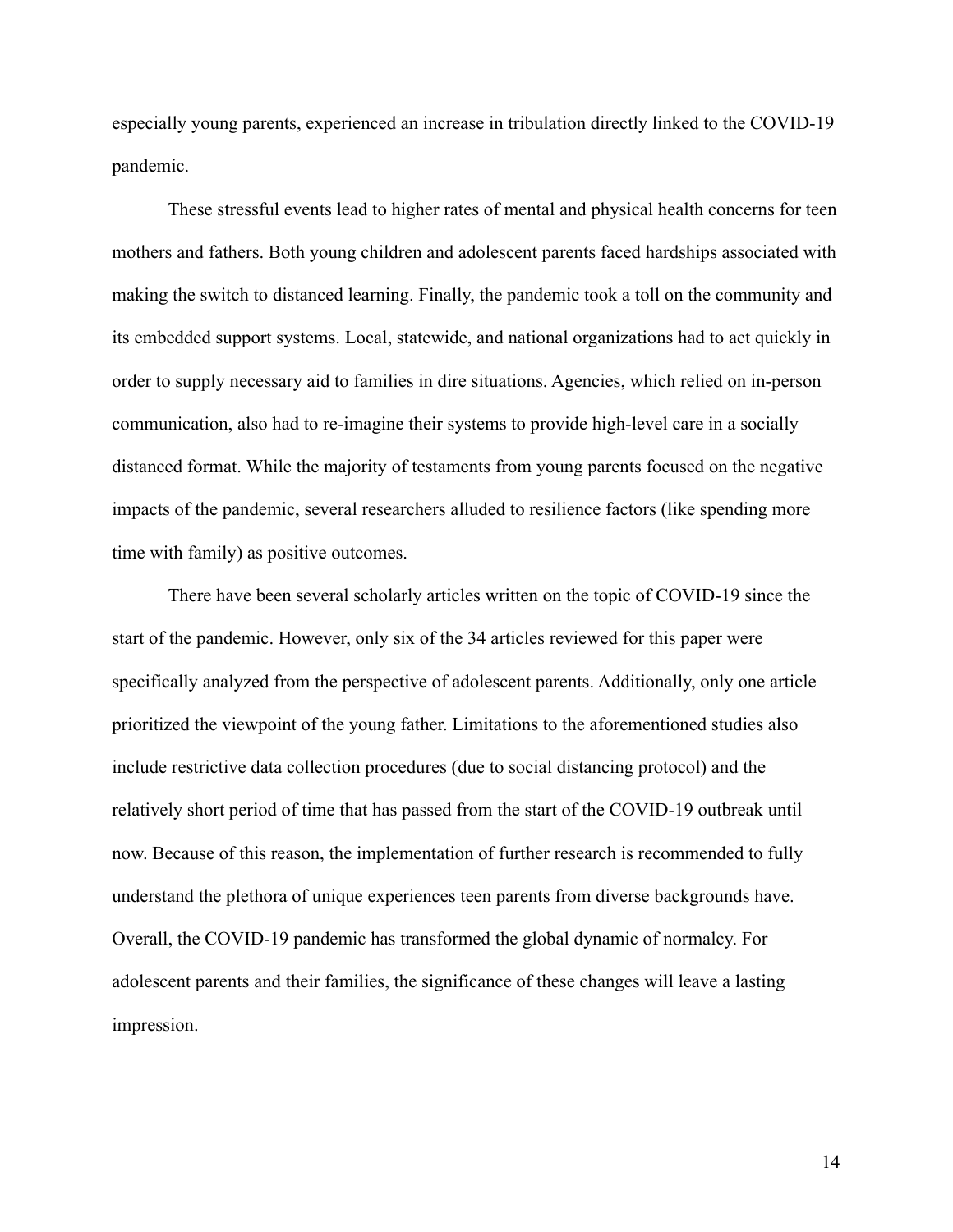#### **References**

- Astle, S. M., Duncan, J. C., Toews, M. L., Perez-Brena, N. J., McAllister, P., Maddy, M. A., & Feinberg, M. E. (2021). "A little bit closer": A mixed method analysis of the effect of the COVID-19 pandemic on the lives of adolescent parents. *Journal of Adolescent Research,* 1-34. <https://doi.org/10.1177/07435584211062116>
- Barron, G. C., Laryea-Adjei, G., Vike-Freiberga, V., Abubakar I., Dakkak, H., Devakumar, D., Johnsson, A., Karabey, S., Labonté, R., Legido-Quigley, H., Lloyd-Sherlock, P., Olufadewa, I. I., Ray, H. C., Redlener, I., Redlener, K., Sergeldin, I., Lima, N. T., Viana, V., Zappone, K., Huynh, U. K., Schlosberg, N., Sun, H., & Karadag, O. (2022). Safeguarding people living in vulnerable conditions in the COVID-19 era through universal health coverage and social protection. *The Lancet, 7*(1), e86-e92. [https://doi.org/10.1016/S2468-2667\(21\)](https://doi.org/10.1016/S2468-2667(21)00235-8)00235-8
- Blum, S., & Dobrotić, I. (2020). Childcare-policy responses in the COVID-19 pandemic: unpacking cross-country variation. *European Societies, 23*(1), S545-S563. <https://doi.org/10.1080/14616696.2020.1831572>
- Blundell, R., Costa Dias, M., Joyce, R., Xu, X., (2020). COVID-19 and inequalities\*. *Fiscal Studies, 41*(2), 291-319. <https://doi.org/10.1111/1475-5890.12232>
- Brown, S. M., Doom, J. R., Lechuga-Peña, S., Watamura, S. E., & Koppels, T. (2020). Stress and parenting during the global COVID-19 pandemic\*. *Child Abuse & Neglect, 110*(2), 1-14. <https://doi.org/10.1016/j.chiabu.2020.104699>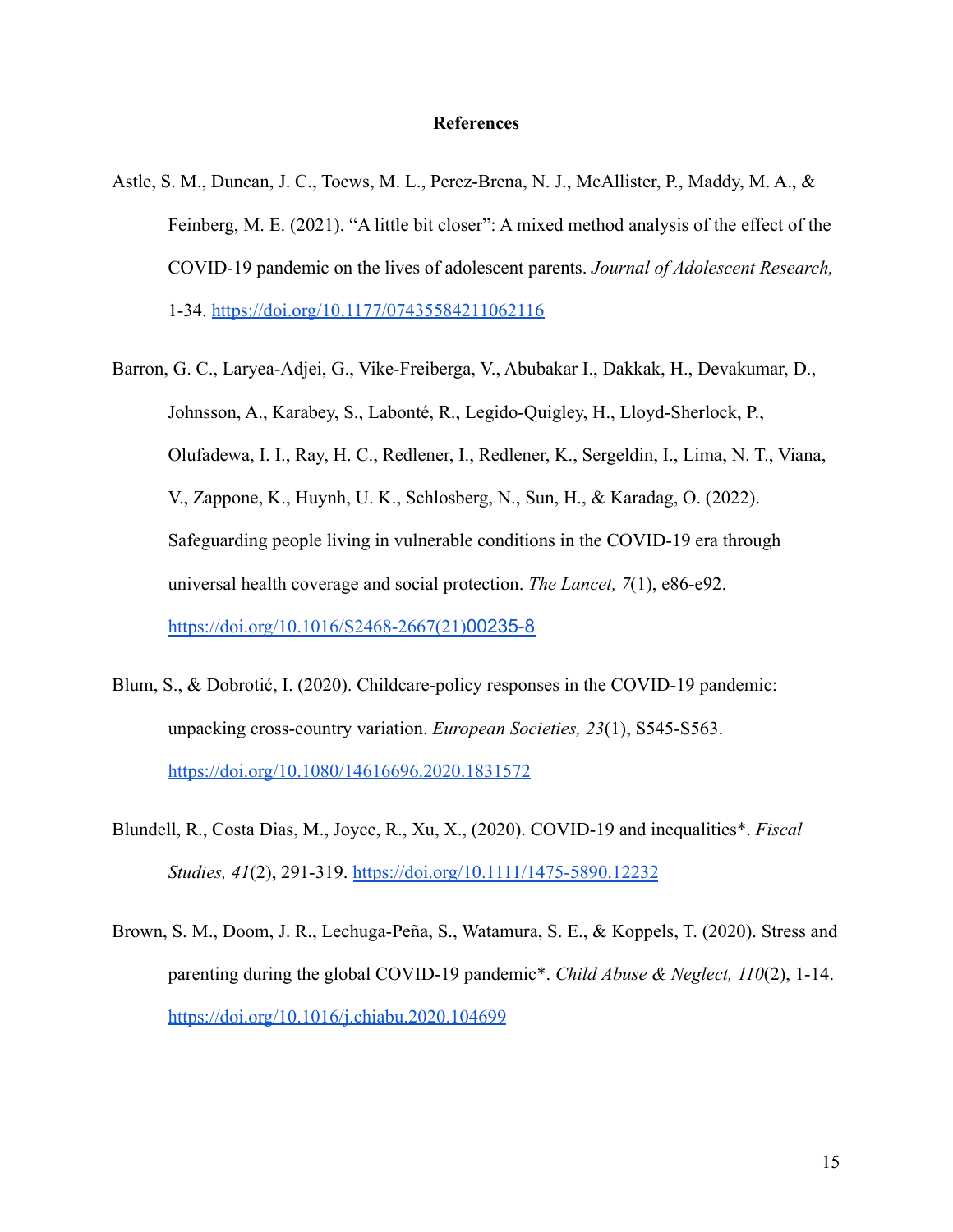- Burki, T. (2020). The indirect impact of COVID-19 on women. *The Lancet, 20*(8), 904-905. [https://doi.org/10.1016/S1473-3099\(20\)30568-5](https://doi.org/10.1016/S1473-3099(20)30568-5)
- Calarco, J. M., Meanwell, E., Anderson, E., Knopf, A. (2020). "Let's not pretend it's fun": How disruptions to families' school and childcare arrangements impact mothers' well-being. <https://doi.org/10.31235/osf.io/jyvk4>
- CDC. (2021, November 15). *About Teen Pregnancy.* Centers for Disease Control and Protection. <https://www.cdc.gov/teenpregnancy/about/index.htm>
- Douglas, M., Katikireddi, S., Taulbut, M. McKee, M., & McCartney, G. (2020). Mitigating the wider health effects of covid-19 pandemic response. *BMJ, 369*(1557), <https://doi.org/10.1136/bmj.m1557>
- Dong, C., Cao, S., & Li, H. (2020). Young children's online learning during COVID-19 pandemic: Chinese parents' belief and attitudes. *Children and Youth Services Review, 118,* <https://doi.org/10.1016/j.childyouth.2020.105440>
- Dunn, C. G., Kenney, E., Fleischhacker, S. E., & Bleich, S. N. (2020). Feeding low-income children during the COVID-19 pandemic. *The New England Journal of Medicine, 382*(18), 1-3.
- Ehmer, A. C., Scott, S. M., Smith, H., Ashby, B. D. (2021). Connecting during COVID: The application of teleservices in two integrated perinatal settings. *Infant Mental Health Journal, 43,* 127-139. <https://doi.org/10.1002/imhj.21958>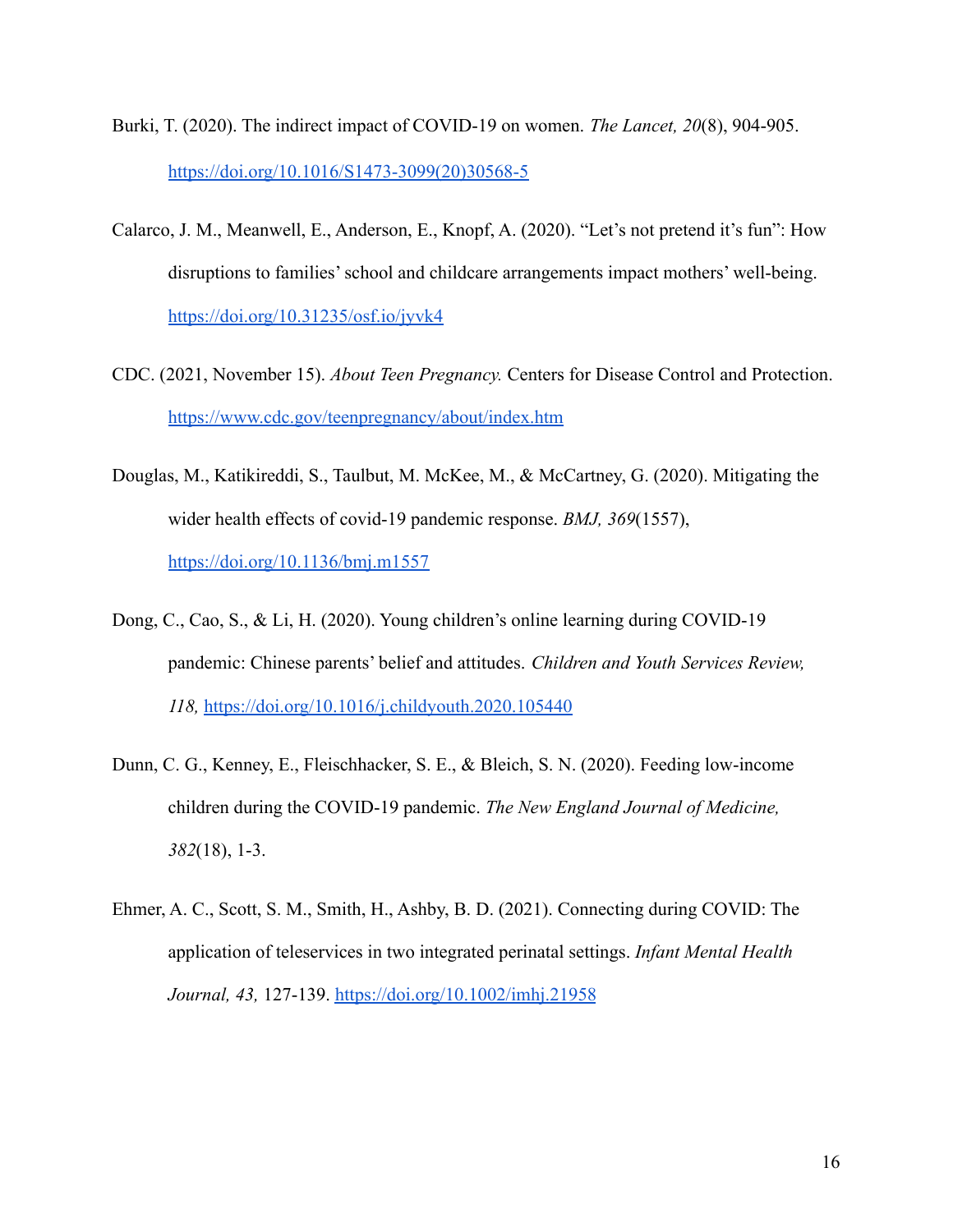- Fogler, J. M., Normand, S., O'Dea, N., Mautone, J. A., Featherston, M., Power, T. J., & Nissley-Tsiopinis, J. (2020). Implementing group parent training in telepsychology: Lessons learned during the COVID-19 pandemic. *Journal of Pediatric Psychology, 45*(9), 983-999. <https://doi.org/10.1093/jpepsy/jsaa085>
- Jones, A. L., Kessler, M. A., (2020). Teachers' emotion and identity work during a pandemic. *Frontiers in Education, 5*, 1-9. <https://doi.org/10.3389/feduc.2020.583775>
- Kinsey, E. W., Hecht, A. A., Dunn, C. G., Levi, R., Read, M. A., Smith, C., Niesen, P., Seligman, H. K., & Hager, E. R. (2020). School closures during COVID-19: Opportunities for innovations in meal service. *American Journal of Public Health, 110,* 1635-1643. [https://doi.org/10.2105/AJPH.2020.305875](https://ajph.aphapublications.org/doi/abs/10.2105/AJPH.2020.305875)
- Kotlar, B., Gerson, E., Petrillo, S., Langer, A., & Tiemeir, H. (2021). The impact of the COVID-19 pandemic on maternal and perinatal health: a scoping review. *Reproductive Health, 18*(10), 1-39. <https://doi.org/10.1186/s12978-021-01070-6>
- Mangla, M. (2021). Unforeseen effects of COVID-19 on adolescent health. *The Journal of Obstetrics and Gynecology of India,* 1-3. <https://doi.org/10.1007/s13224-021-01555-1>
- Marshall, J., Kihlström, L., Buro, A., Chandran, V., Prieto, C., Stein-Elger, R., Koeut-Futch, K., Parish, A., & Hood, K. (2020). Statewide implementation of virtual perinatal home visiting during COVID-19. *Maternal and Child Health Journal, 24,* 1224-1230. <https://doi.org/10.1007/s10995-020-02982-8>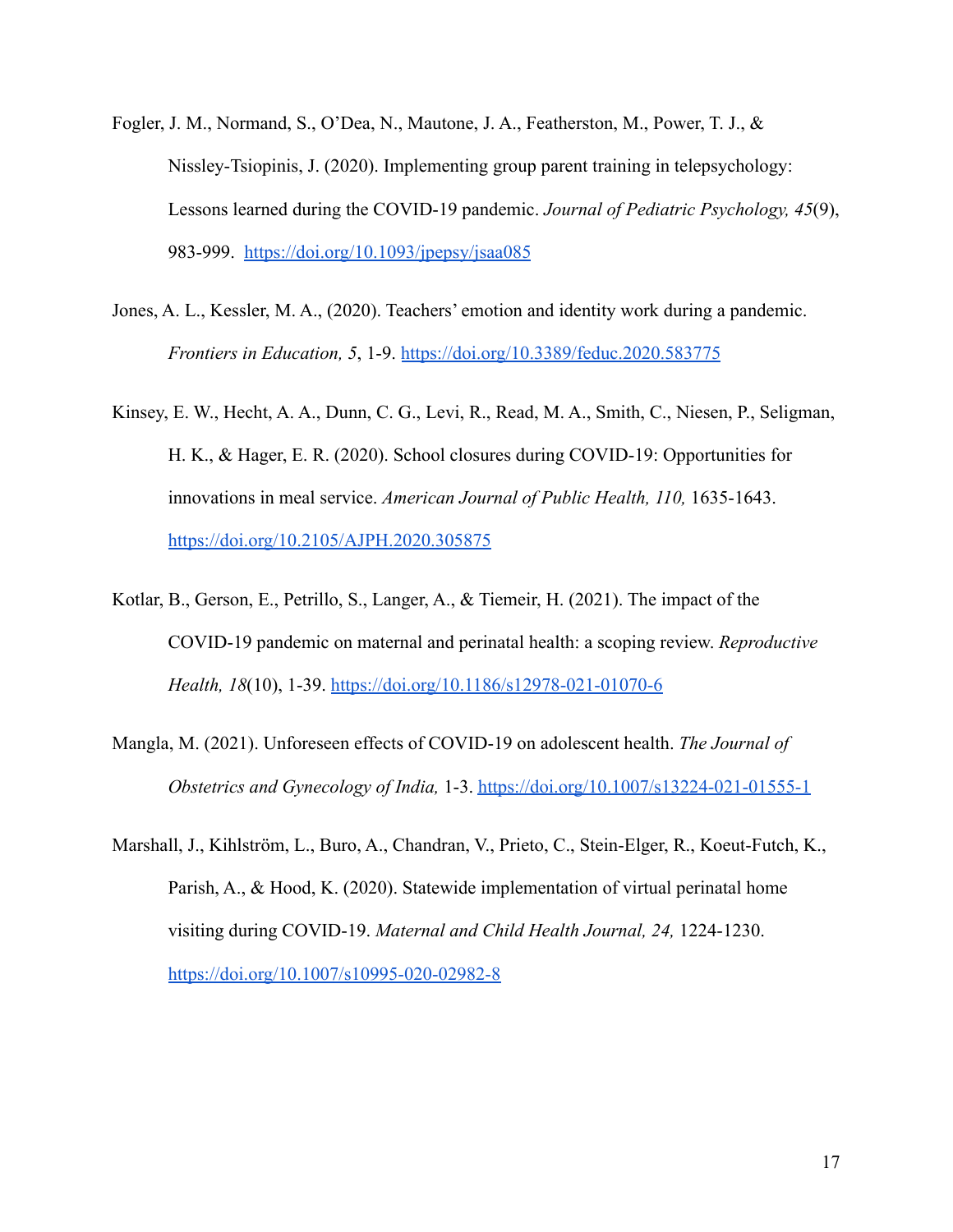- Masonbrink, A. R., Hurley, E., (2020). Advocating for children during COVID-19 school closures. *Pediatrics Perspectives, 146*(3), 1-4. <https://doi.org/10.1542/peds.2020-1440>
- Nayak, S. S., Scoglio, A. A., Mirand, D., Oates, A., Rabow, M., & Molnar, B. E., (2021). Movement and solidarity: Community mobilization to mitigate the adverse impact of COVID-19 on families with young children receiving care from early childhood systems. *Childcare in Practice,* 1-14. <https://doi.org/10.1080/13575279.2021.2002810>
- Paudel, A., Wentworth, S. M., Fortner, K. B., Carbone, L., Nelson, C., Mastronardi, A., Zite, N. B., & Lacy Young, M. M., (2022). COVID-19 pandemic and adolescent pregnancy; a look at urban vs. rural Appalachian populations. *American Journal of Obstetrics & Gynecology, 226*(1), S370-S371. <https://doi.org/10.1016/j.ajog.2021.11.621>
- Pérez-Escamilla, R., Cunningham, K., & Moran, V. H. (2020). COVID-19 and maternal and child food and nutrition insecurity: a complex syndemic. *Maternal and Child Nutrition, 16*(3), 1-4. <https://doi.org/10.1111/mcn.13036>
- Polen, L., Hallman, K., Martinez, S., & Franco Garibay, K. (2021). Supporting Native American girls during the COVID-19 pandemic. *Population Council.* 1-8. <https://doi.org/10.31899/pgy17.1017>
- Raman, S., Harries, M., Nathawad, R, Kyeremateng, R., Seth, R., Lonne, B. (2020). Where do we go from here? A child rights-based response to COVID-19. *BMJ Paediatric Open, 4*(1), 1-4. <http://dx.doi.org/10.1136/bmjpo-2020-000714>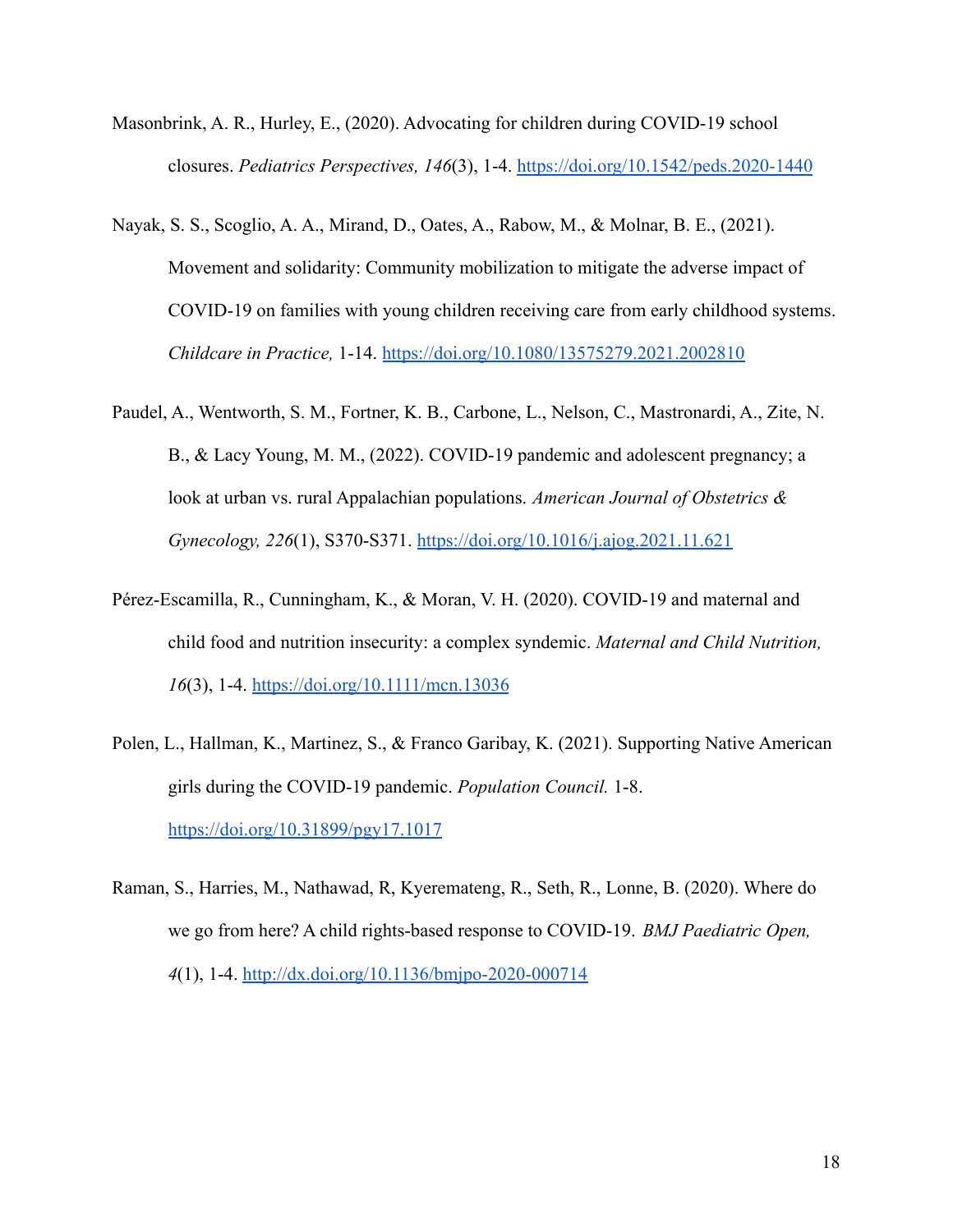- Recto, P., & Lesser, J. (2020). Young Hispanic fathers during COVID-19: Balancing parenthood, finding strength, and maintaining hope. *Public Health Nursing, 38,* 367-373. [https://doi.org/10.1111/phn.12857.](https://doi.org/10.1111/phn.12857)
- Redondo-Sama, G., Matulic, V., Munté-Pascual, & de Vicente, I. (2020). Social work during the COVID-19 crisis: Responding to urgent social needs. *Sustainability, 12*(20), 8595, <https://doi.org/10.3390/su12208595>
- Sadeghi, N., Smiley, Y., & Chokshi, B. (2021) Supporting teen parents during COVID-19. *Journal of Adolescent Health, 68*(2), S47. <https://doi.org/10.1016/j.jadohealth.2020.12.097>
- Samuelsson, I. P., Wagner, J. T., Odegaard, E. E., (2020). The coronavirus pandemic and the lessons learned in preschools in Norway, Sweden, and the United States: OMEP policy forum. *International Journal of Early Childhood, 52*, 129-144. <https://doi.org/10.1007/s13158-020-00267-3>
- Shumba, C., Maina, R., Mbuthia, G., Kimani, R., Mbugua, S., Shah, S., Abubakar, A., Luchters, S., Shaibu, S., Ndirangu, E. (2020). Reorienting nurturing care for early childhood development during the COVID-19 pandemic in Kenya: A review. *International Journal of Environmental Research and Public Health. 17*, 1-19. <https://doi.org/10.3390/ijerph17197028>
- Smiley, Y., Sadeghi, N., Jolda, C., & Chokshi, B. (2021). Parenting in a pandemic: Needs of teen parents during COVID-19. *Clinical Pediatrics, 60*(4), 559-563. [https://doi.org/10.1177/00099228211054296](https://doi.org/10.1177%2F00099228211054296)